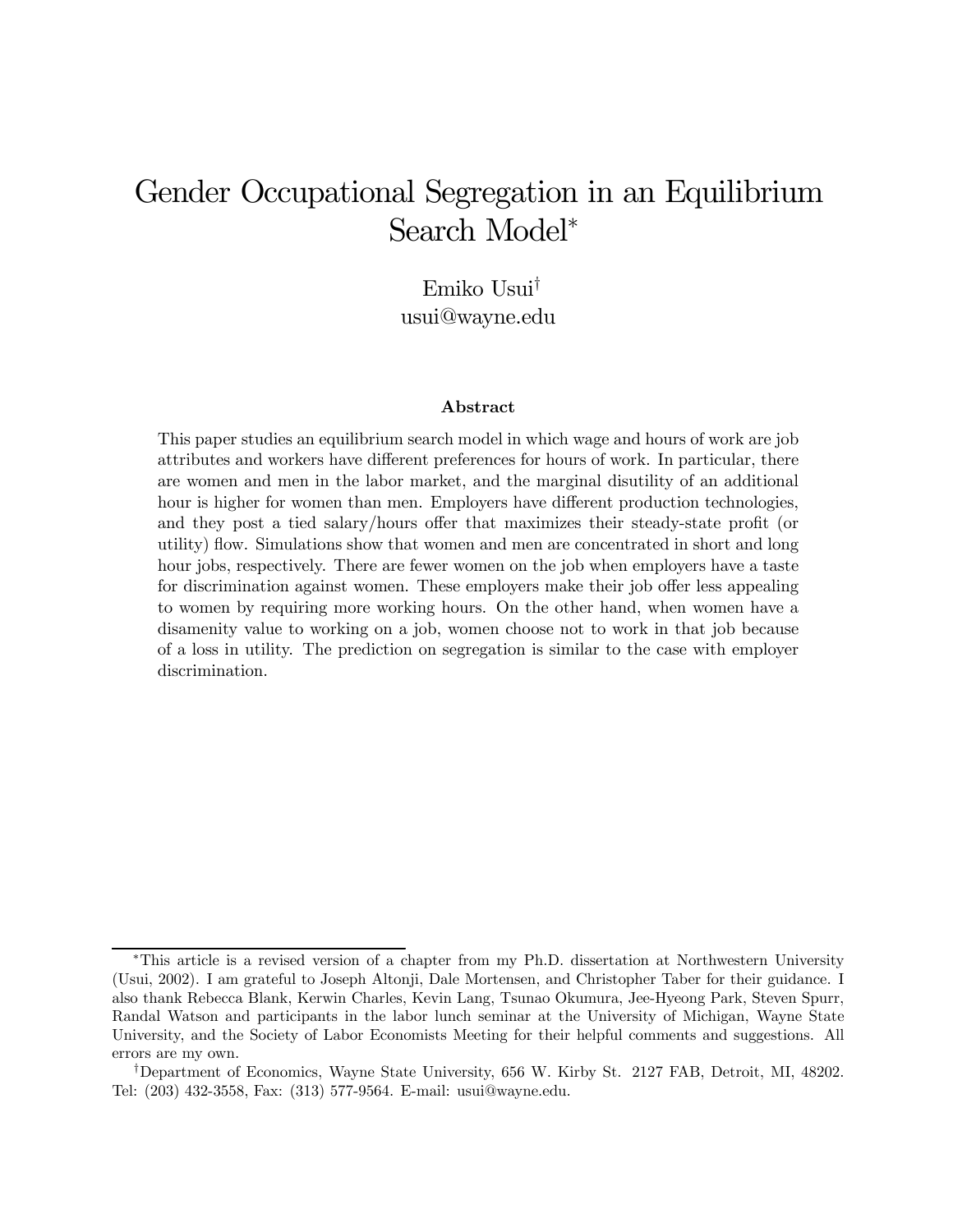## 1 Introduction

In the model with perfect matching, when workers differ in their preferences for the non-wage component of a job (for instance, hours of work), workers who are more averse to longer hours of work are employed in short-hour jobs and those who are less averse are in long-hour jobs. The labor market is completely segregated by types of workers, and employers offer a package of wages and hours that maximize their profits for hiring one type of worker. However, when there are frictions in the labor market, workers are unable to locate themselves in their desired jobs and they move between jobs to obtain a higher occupational utility. Therefore, employers offer a package of wages and hours of work that accounts for the probability of employing different types of workers.<sup>1</sup>

This paper analyzes an equilibrium search model in which employers post a tied salary/hours offer to maximize their steady-state profit (or utility) flow. There are both women and men in the labor market, and it is assumed that the marginal disutility of an additional hour is higher for women than it is for men. Women are reluctant to work long hours relative to men, since women tend to bear the primary family responsibilities of caring for children and relatives.2 In the model, women and men search for jobs, moving between unemployment and employment and between jobs to locate themselves in jobs that give them a higher utility. Employers have different production technologies, where their input in production is hours of work. Employers with identical job productivity post one tied salary/hours offer to all potential employees. I also assume that they cannot refuse to make that offer to women or men. There are a couple of reasons as to why employers usually post only one job description to fill a job vacancy. It is illegal to make job offers that differ systematically by gender. It can also be too costly for employers to monitor employees if employees work different hours on the same job. The primary purpose of this paper is to analyze a tied salary/hours offer

<sup>&</sup>lt;sup>1</sup>Altonji and Blank (1999) survey recent literature on occupational segregation. Johnson and Stafford (1998) provide a simple framework to understand the factors that affect gender occupational segregation. In their model, wages are determined when individuals are indifferent between working in predominantly female and predominantly male jobs. However, job mobility pattern in the National Longitudinal Survey of Youth (NLSY) indicates that women and men tend to move to more predominantly male jobs when they quit their jobs, but they tend to move to more predominantly female jobs when laid off (Usui, 2005). Thus, workers are not perfectly matched to their desired jobs.

<sup>&</sup>lt;sup>2</sup>Usui (2005) finds that the probability of reporting overemployment is higher for women than for men in the Panel Study of Income Dynamics (PSID). The overemployment measure is created by using the variables indicating worker's hours constraints on the job, as in the studies of Ham (1982, 1986), Kahn and Lang (1992, 1995), and Altonji and Paxson (1988).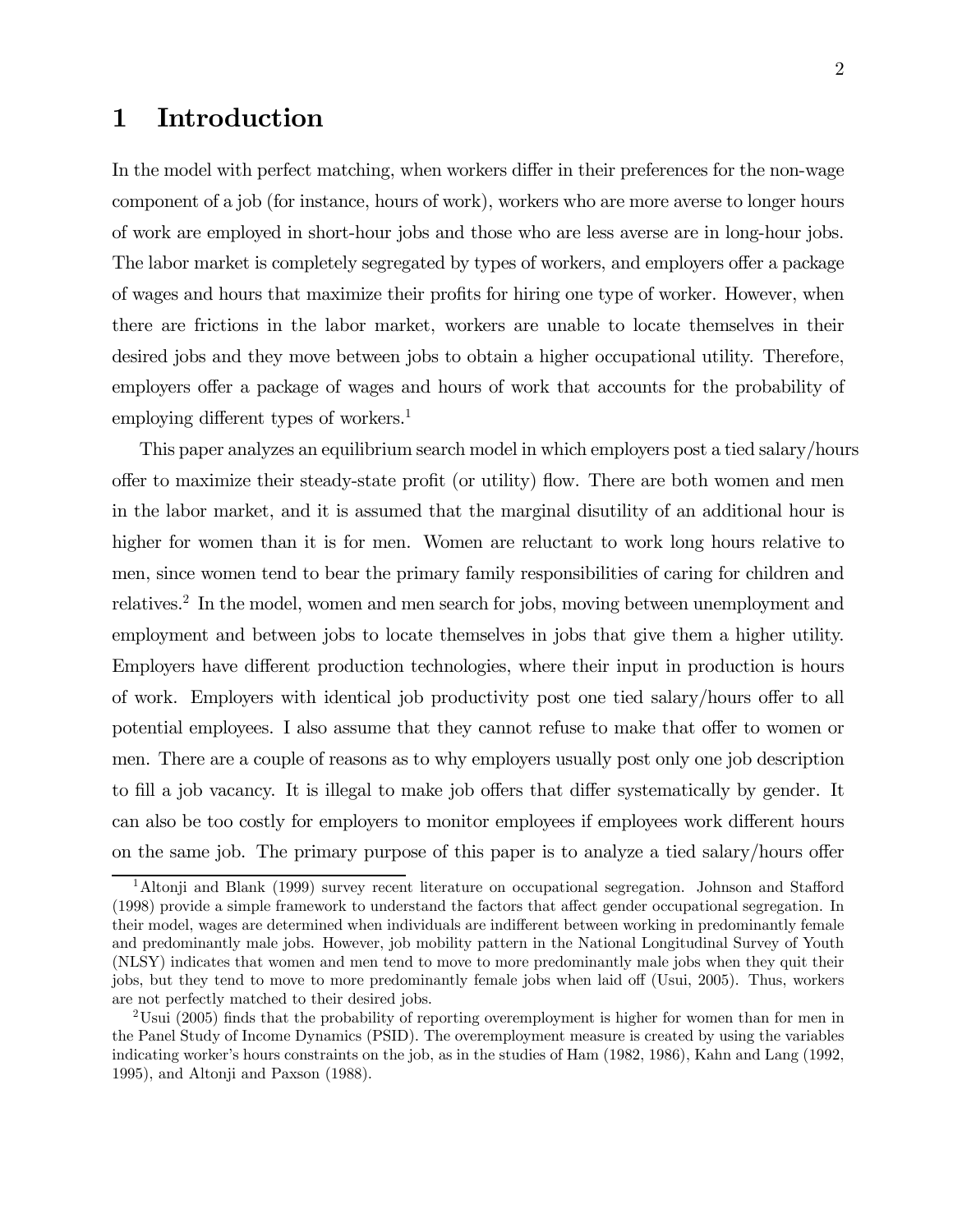when employers hold a taste for discrimination against women but are constrained to making a single job offer.

Using simulations, I illustrate the offer that maximizes the employer's steady-state profit (or utility) flow conditional on the job offers by all the other employers and on the job search behavior of workers. I show that employers with a higher marginal productivity of an additional hour require more hours, and their offers are tailored to men's preferences because men are more heavily represented in their jobs. Next, I consider a Becker (1971) type employer discrimination where employers have a disamenity value to employing women. The employers suffer a utility loss when hiring women, and so they increase their hours to alter the packages away from women's preferences. This reinforces segregation. I show that employers can obtain a higher profit by being more discriminating. Discriminating employers regard women's productivity as low and pay less wages to them. As a result, the wage rate for both women and men is lowered because employers are constrained to post only one job offer. Women with a higher reservation utility find it better for them to be unemployed, but men remain on the job and suffer the wage loss. Since the wage rate is lower, employers decide to require more work hours. The discriminating employers, who have monopsony power, can realize a greater monetary profit when the decline in the number of female employees is small.

I then consider an employee discrimination model where a woman acts as if there were nonpecuniary costs for working in certain jobs. The nonpecuniary costs vary across jobs. Women choose not to work in jobs that where they will suffer a loss in utility. Consequently, there are more men on these jobs. The predictions on segregation are similar whether discrimination is related to productivity (employer discrimination) or whether it is related to women's utility (employee preference). However, the prediction on employers' profitability is different. In the case for employee discrimination, employers lower their profits because they tailor their job packages to attract more workers.

Lastly, I consider a case in which employee discrimination against women increases with the fraction of men on the job, since male cultures in the workplace can adversely affect women's job satisfaction. According to Mansfield et al. (1991), women in traditionally male occupations reported significantly less satisfaction and more stress at work than women in traditionally female occupations. In my study using job satisfaction data in the National Longitudinal Survey of Youth (NLSY), women who quit and move to jobs where there are more men, report that co-workers are less friendly and physical surroundings are less pleasant;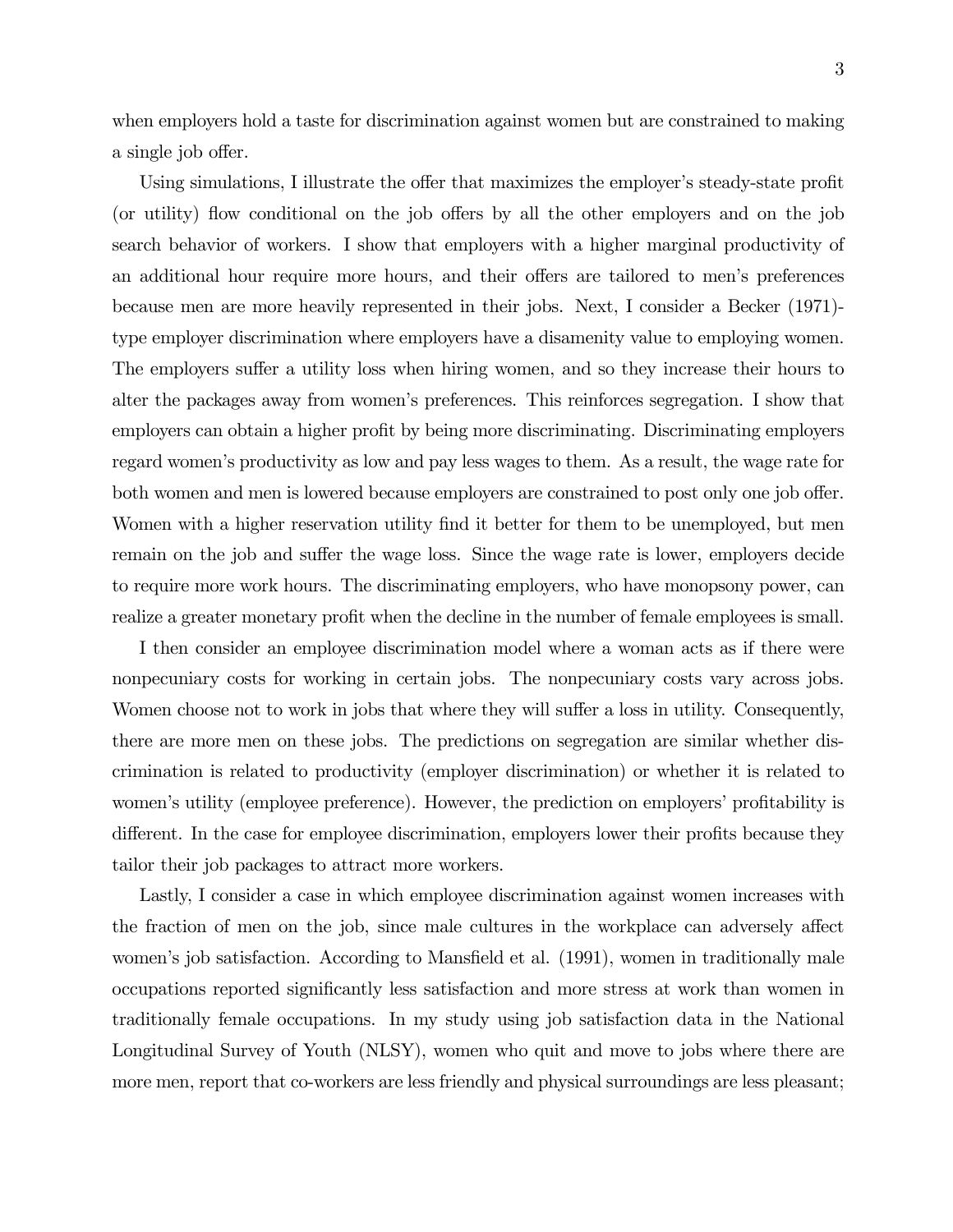but men report the opposite (Usui, 2006). When I set up the discrimination coefficient to be positively related to the composition of men on the job, there can be multiple equilibria. Discrimination is absent in one equilibrium, and it exists in the other. In the discriminatory equilibrium, the predictions on segregation and employers' profitability are similar to the case where the employee discrimination parameter is set exogenously.

The job offer distributions described above are computed using a three-step algorithm. The algorithm is based on the idea that employers post a tied salary/hours offer that accounts for the difference in preference by gender, and the mix of women and men who typically choose the particular job type. In the first step, employers choose hours so that the marginal productivity of an additional hour equals the weighted average of the marginal disutility for women and men, where the weights reflect the gender composition of the particular job type in equilibrium. In the second step, employers choose a salary to maximize the steady-state profit (or utility) flow given the hours determined in the first step. The tied salary/hours offer here is not necessarily an optimal offer. Employers prefer workers with lower turnover rate, and value them more than the fraction of these workers on the job. In the third step, I start from the above tied salary/hours offer, and search for the tied salary/hours offer that maximizes the employer's steady-state profit (or utility) flow.

Almost all of the literature on the equilibrium search treats the wage as the only relevant job attribute. However, Lang and Majumdar (2004) and Hwang, Mortensen, and Reed (1998) are exceptional studies that allow jobs to have an additional attribute other than the wage. Lang and Majumdar (2004) (hereafter denote this paper by LM) consider a nonsequential model in which employers are homogeneous but workers are heterogeneous in preference for job amenities. Employers do not know the types of workers they face, and make a take-itor-leave-it offer. Each employer trades off the salary/hours package against the possibility that the offer may be rejected. LM develops a strategy to compute the equilibrium tied salary/hours profile. LM shows that salary need not increase as the level of disamenity rises, which contradicts compensating differentials for negative job-characteristics.

My model has two differences from LM. First, I allow jobs to differ in production technologies. I show that jobs with larger marginal productivity of an additional hour require more hours and pay a higher salary. High productivity jobs may offer overall better job packages because they have a greater opportunity cost of going unfilled. Second, I characterize a sequential search model where workers move between jobs to obtain a higher utility. The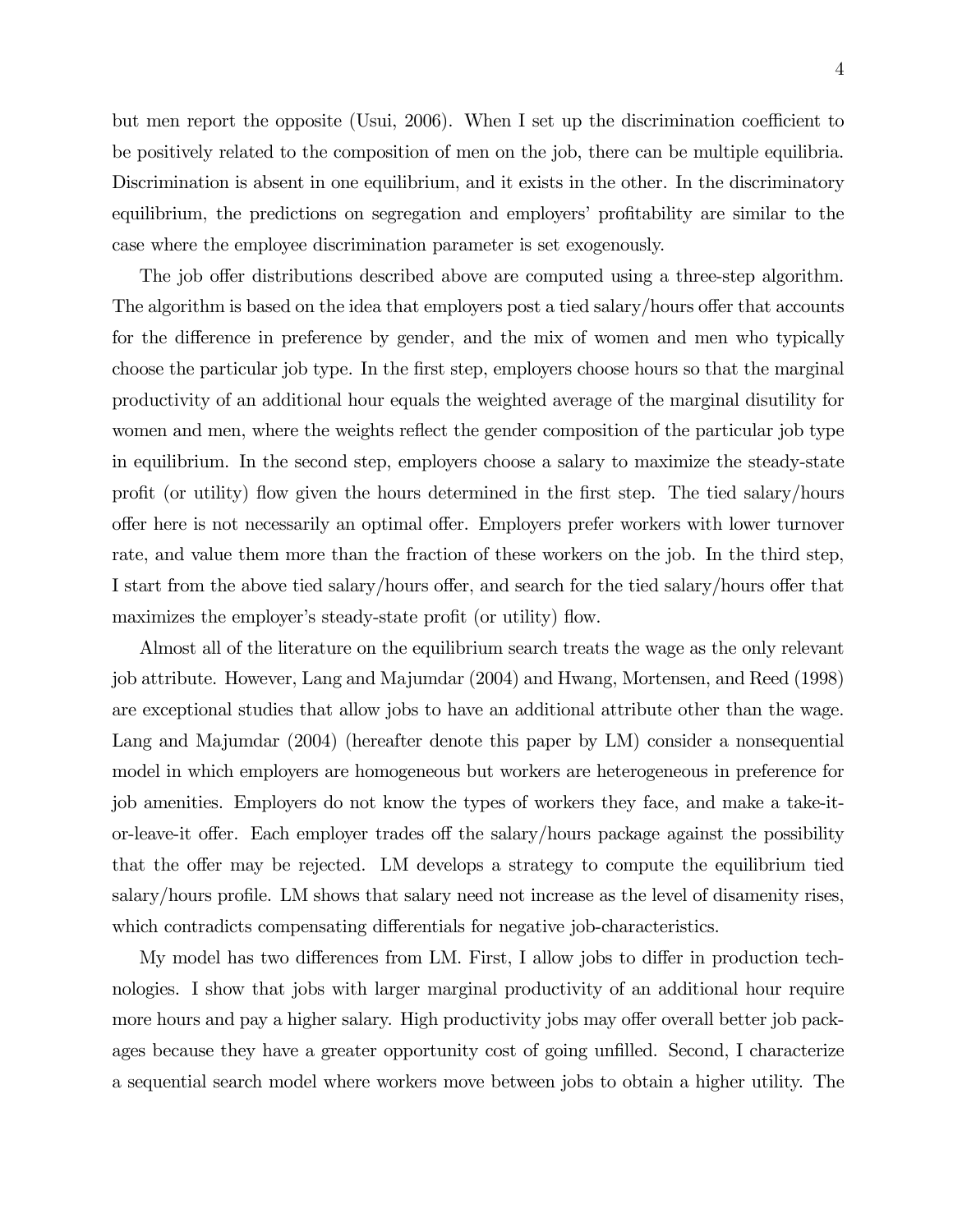optimal tied salary/hours offer accounts for the different turnover rates between women and men. Employers prefer workers with a lower turnover rate and weight these workers more than the fraction of the workers on the job would suggest. In a nonsequential search model in which employers of the same type post a single job offer, the weights in determining the optimal hours reflect the gender composition of the job.

Hwang, Mortensen, and Reed (1998) (hereafter denote this paper by HMR) analyze a hedonic wage offer when workers have identical preference for job amenity in a sequential search model. Specifically, HMR extends the Burdett and Mortensen (1998) model to the case where a job consists of a wage and an amenity, and the employers differ in the cost of producing the amenity. HMR show by simulation that jobs which offer better amenity can pay higher wages, which contradicts the theory of compensating differentials. Cost-efficient employers offer better amenities, and they may offer overall higher-valued job packages. Following the framework of HMR, I construct a model in which employers post one tied salary/hours offer and workers differ in preferences for job amenity.

The paper proceeds as follows: Section 2 sets up the model. Section 3 presents the algorithm to compute the equilibrium tied salary/hours offer. Section 4 displays the simulation results. The paper concludes in Section 5.

### 2 The Model

The model extends Hwang, Mortensen, and Reed (1998)'s model to the case where women and men have different preferences for hours of work.

Men, women, and employers. There are men and women in the labor market. Let  $g = m$  stand for men and  $g = f$  stand for women. The measure of men and women in the labor force is  $n_m$  and  $n_f$ , respectively. Workers are either employed or unemployed.<sup>3</sup> Workers value a job by its salary and hours of work. The utility of a job for a type  $g$  worker is:

$$
v^g(S, H) = S + \xi^g \phi(H),
$$

where S is salary, H is hours of work,  $\phi' < 0$ ,  $\phi'' < 0$ , and,

<sup>&</sup>lt;sup>3</sup>As in many other studies, I do not distinguish between the states of unemployment and nonemployment (not in the labor force).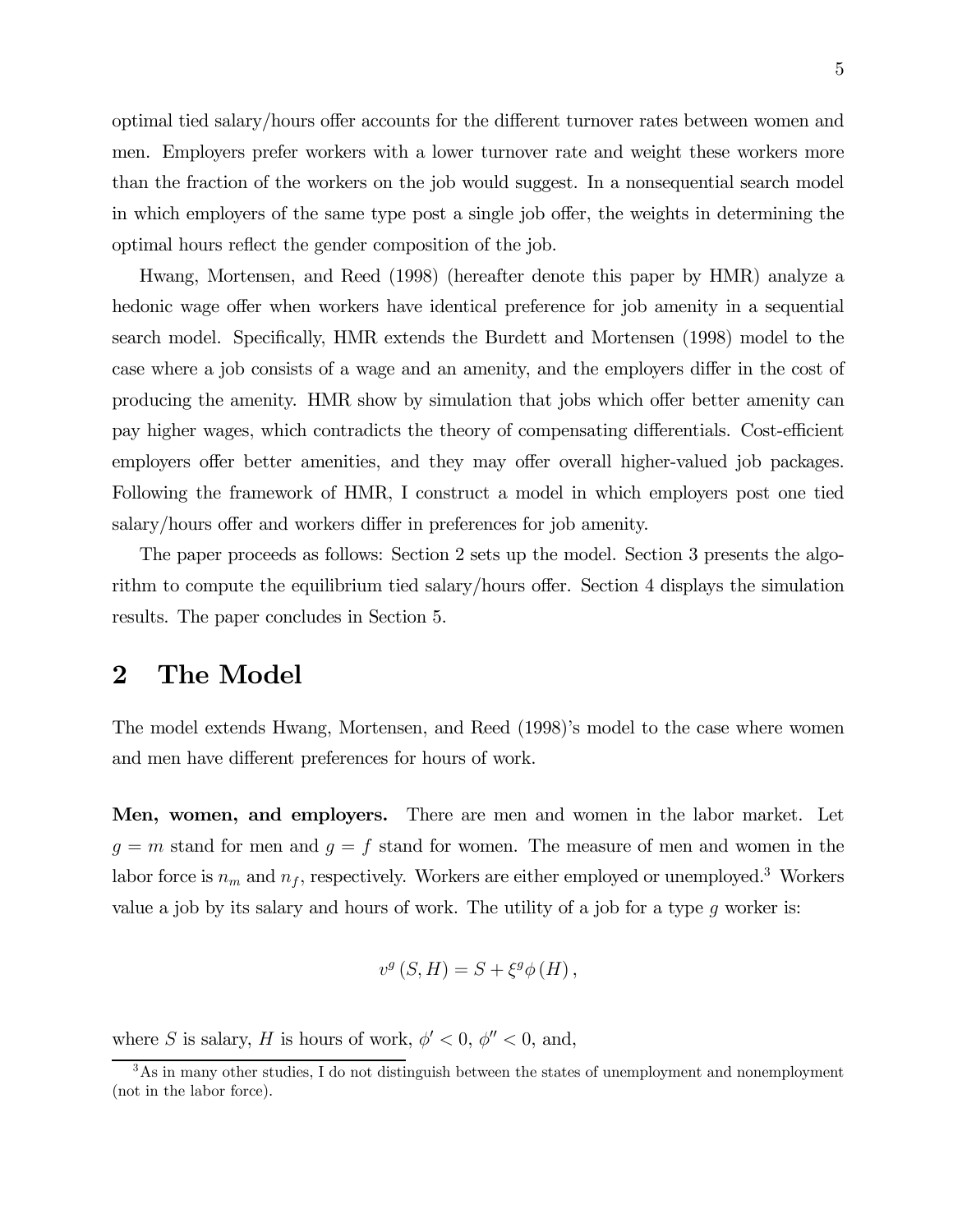$$
\xi^g = \begin{cases} \xi^m & \text{for men} \\ \xi^f & \text{for women.} \end{cases}
$$

Men and women are homogeneous in productivity, but they differ in their preferences for work hours. Specifically, the marginal disutility of an additional hour is larger for women than men,

$$
0 < \xi^m < \xi^f.
$$

An unemployed worker receives a flow utility of  $b<sup>g</sup>$  from non-market activities and searches for a job. There is a continuous distribution of heterogeneity in the flow utility of being unemployed, and so  $b<sup>g</sup>$  varies among each gender. Its distribution within the type g worker is denoted by  $K^g$ , and let  $b^g$  and  $\overline{b^g}$  be the infimum and supremum of its support. Example: The functional form for the utility of a job used in the simulation exercise is:

$$
v^g(S, H) = S - \frac{\xi^g}{T - H},\tag{1}
$$

where  $0 < \xi^m < \xi^f$ , and  $T > 0$ . The distribution of  $b^g$  follows gamma distribution.

The measure of jobs is 1, and there is a continuous distribution of heterogeneity in job productivity Γ. The production function is  $\rho_j(H)$  for a type j job and satisfies  $\rho'_j > 0$  and  $\rho_j'' < 0$ . I assume that employers of the same type offer only one tied salary/hours package to all of their potential employees. It is also assumed that the cost per period of posting a vacancy is high enough so that employers will not wait to employ a worker who can provide a higher profit. (In the model of employer discrimination, an employer will offer a package to women and not hold off for a man to fill the position.) Therefore, employers treat each potential match as a separate profit opportunity.

Example: In the simulation exercise, the job productivity distribution  $\Gamma$  follows Pareto distribution. The functional form for the production function is:

$$
\rho_j(H) = -a_j (H - T)^2 + c_j,
$$
\n(2)

where  $a_j > 0$ ,  $0 \leq H \leq T$ , and  $(a_j, c_j)$  is distributed along  $(a, c)$  and  $(\overline{a}, \overline{c})$ . I refer to a job with productivity parameters  $(a, c)$  as the least productive job, a job with productivity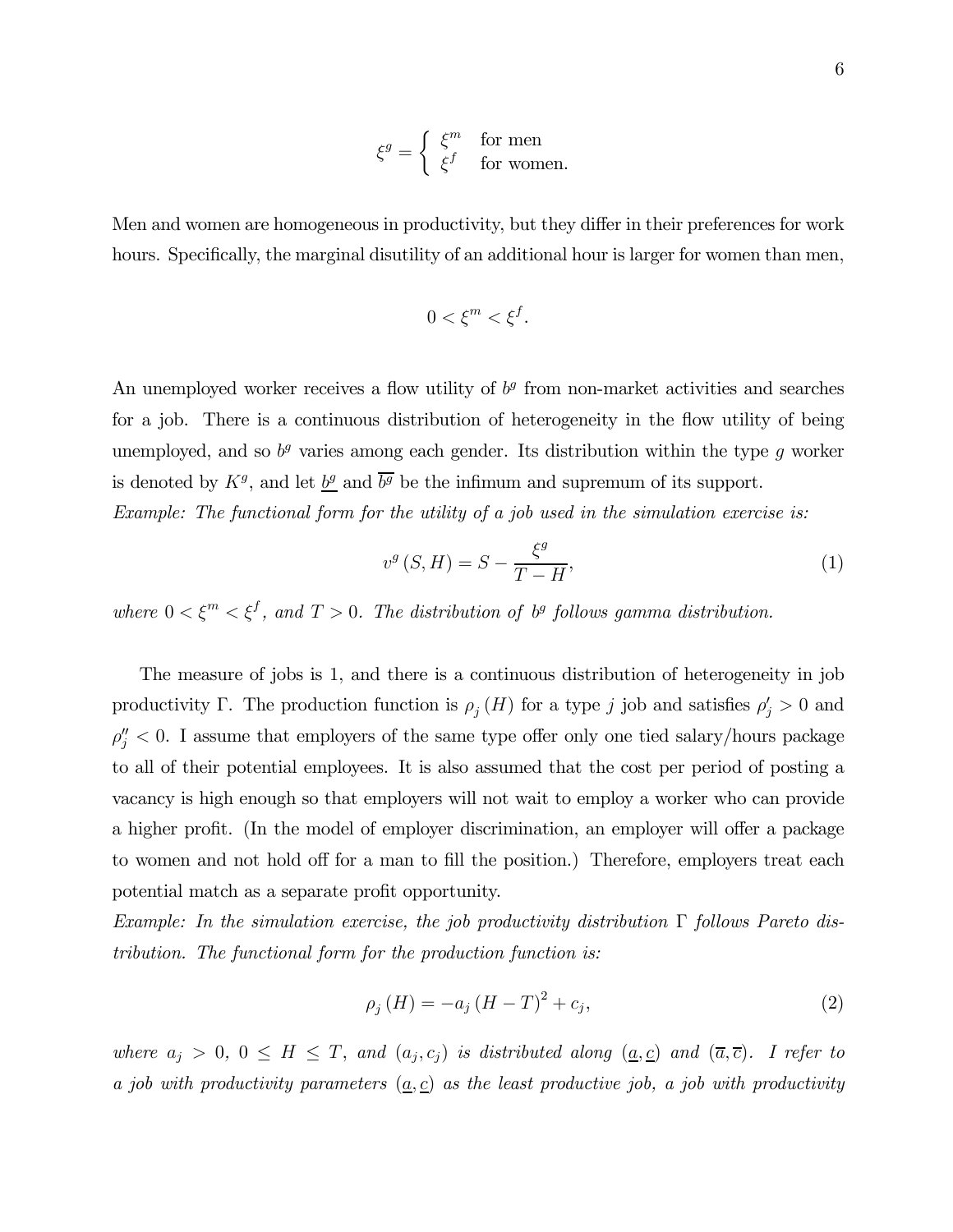parameters  $\left(\frac{a+\overline{a}}{2}, \frac{\overline{c}+\underline{c}}{2}\right)$  as the mid-productivity jobs, and a job with productivity parameters  $(\overline{a}, \overline{c})$  as the most productive job.

Employers post a tied salary/hours offer that is valued as greater than either  $\underline{b^m}$  for men or  $b^f$  for women, because otherwise the offer will not attract any worker.

Discrimination. I consider two types of discrimination: (1) Becker-type employer discrimination where employers have a disamenity value for employing women and (2) employee discrimination where women have a disamenity value for working at certain jobs. It is possible to consider that these types of discrimination persist because employers (or employees) have culture-based gender concepts. In the model of employer discrimination, type  $j$  employers suffer a utility loss of  $d_j^{ER}$  for employing women but not for men, so the employer's utility per worker is  $\rho_j(H) - S - d_j^{ER}$  for women and  $\rho_j(H) - S$  for men.

In the model of employee discrimination, I first set the discrimination coefficient exogenously. Women suffer a utility loss of  $d_j^{EE}$  for working in type j jobs, so women's utility of a job is  $v^f(S,H) = S + \xi^f \phi(H) - d_j^{EE}$ . Next, the discrimination coefficient is set as a function of the gender composition of jobs. Women's utility of a job becomes  $v^f(S, H, \theta) = S + \xi^f \phi(H) - d^{EE}(\theta)$  where  $\theta$  is the fraction of men on a job and  $\frac{\partial d^{EE}(\theta)}{\partial \theta} < 0$ .

**Labor market setup.** Workers search for job offers, which arrive at rates  $\lambda_U$  when unemployed and  $\lambda_E$  when employed. Men and women obtain job offers that are random drawings from a distribution of job offers. The utility distribution of job offers is  $F<sup>m</sup>$  for men and  $F<sup>f</sup>$ for women. An employed worker faces job separation with an arrival rate of  $\delta$ .

Workers maximize the expected steady-state discounted present utility. The discounted present value of being unemployed  $V_0^g$  for the type g worker solves the following asset pricing equation:

$$
rV_0^g = b^g + \lambda_U \left[ \int \max \left\{ V_0^g, V_1^g \left( \tilde{v}^g \right) \right\} dF^g \left( \tilde{v}^g \right) - V_0^g \right],
$$

where r is the discount rate and  $V_1^g(v^g)$  is the discounted present value of being employed at a job with flow utility  $v^g$  for a type g worker. The flow value of unemployment equals the flow utility when unemployed plus the expected capital gain of job search when unemployed. The value of employment at a job with flow utility  $v^g$ ,  $V_1^g(v^g)$ , solves,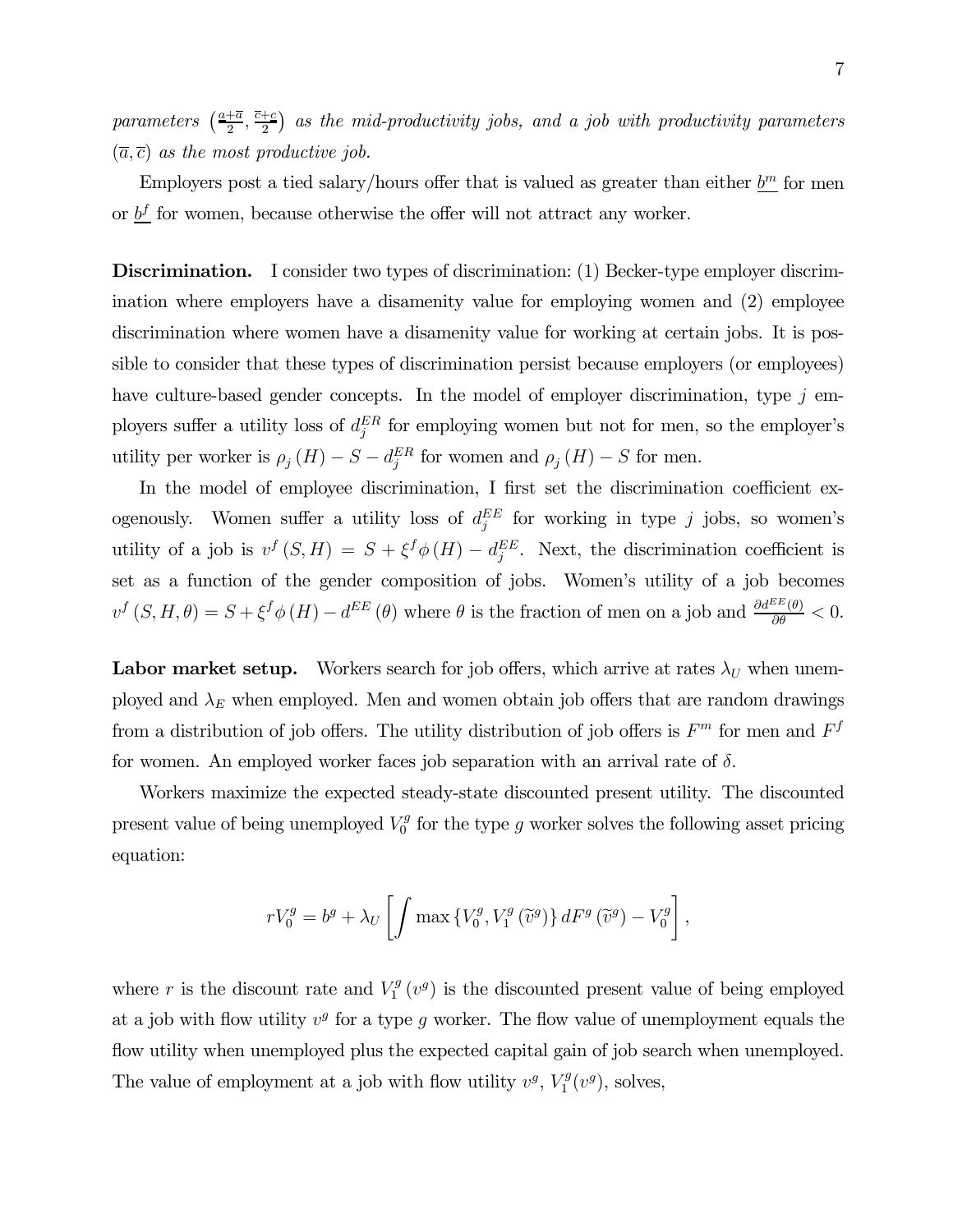$$
rV_1^g(v^g) = v^g + \lambda_E \left[ \int \max \left\{ V_1^g(v^g), V_1^g(\tilde{v}^g) \right\} dF^g(\tilde{v}^g) - V_1^g(v^g) \right] - \delta \left( V_1^g(v^g) - V_0^g \right).
$$

The flow value of a job valued as  $v<sup>g</sup>$  to a worker equals the current flow value of a job plus the expected capital gain of on the job search. As  $V_1^g(\cdot)$  is increasing in  $v^g$ , whereas  $V_0^g$  is independent of it, there exists a reservation utility  $R^g$  such that  $V_1^g(v^g) \geqslant V_0^g$  as  $v^g \geqslant R^g$ where  $V_1^g(R^g) = V_0^g$ . From the above two equations, and by integration by parts,

$$
R^{g} = b^{g} + (\lambda_{U} - \lambda_{E}) \int_{R^{g}}^{\infty} \frac{1 - F^{g}(v^{g})}{r + \delta + \lambda_{E} [1 - F^{g}(v^{g})]} dv^{g}
$$
  

$$
= b^{g} + (\kappa_{U} - \kappa_{E}) \int_{R^{g}}^{\infty} \frac{1 - F^{g}(v^{g})}{r/\delta + 1 + \kappa_{E} [1 - F^{g}(v^{g})]} dv^{g},
$$
(3)

where  $\kappa_U = \lambda_U/\delta$  and  $\kappa_E = \lambda_E/\delta$  represent the ratios of arrival rates to the job separation rate. When unemployed, the optimal job acceptance strategy is to accept all jobs having a value greater than or equal to  $R<sup>g</sup>$ . In contrast, when employed, the optimal job acceptance strategy is to accept all jobs having a greater value than the current one. In the following analysis, I assume that the arrival rates of job offers are independent of the employment status, i.e.,  $\kappa_U = \kappa_E = \kappa$ . Then, the reservation utility equals the utility flow of being unemployed  $b^g$ :  $R^g = b^g$ . The optimal strategy of unemployed workers does not depend on  $F<sup>g</sup>$ , and so unemployed workers will not wait (or be impatient) to accept a better (or worse) offer.

Steady-state level of employment. In steady-state, the flow of workers into employment equals the flow from employment to unemployment. Let  $u^g(x|F^g)$  denote the steady-state measure of unemployed workers whose reservation utility is less than or equal to  $x$  conditional on the utility distribution of the job offer  $F<sup>g</sup>$ . Then,

$$
u^{g}\left(x|F^{g}\right) = \int_{\underline{b^{g}}}^{x} \left(\frac{\delta n^{g}}{\delta + \lambda_{U}\left[1 - F^{g}\left(b^{g}\right)\right]}\right) dK^{g}\left(b^{g}\right),
$$

since the unemployment rate of workers with a utility flow of  $b^g$  is  $\frac{\delta}{\delta + \lambda_U [1 - F^g(b^g)]}$  and the density of these workers is  $n^g dK^g$  (b<sup>g</sup>).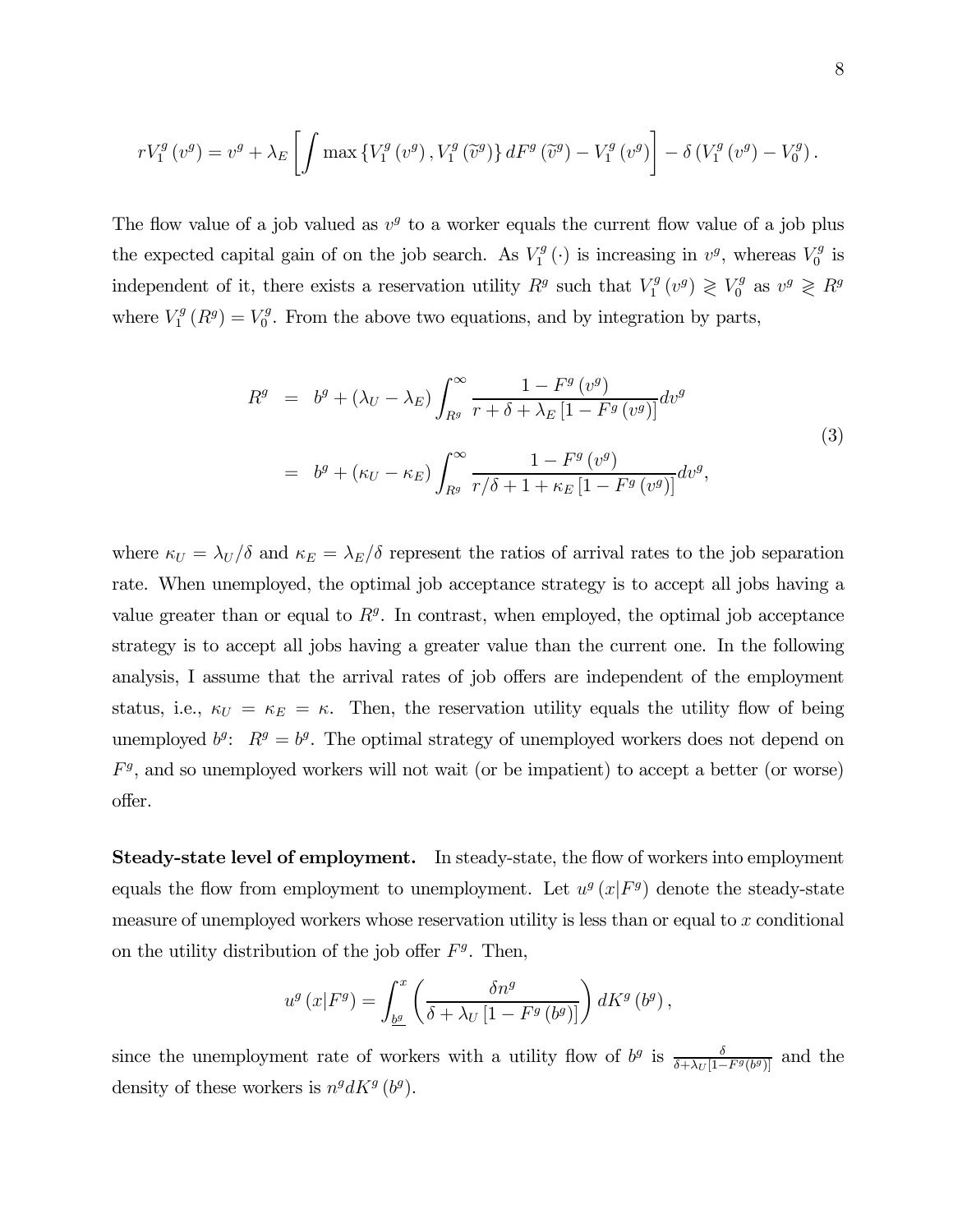Let the steady-state utility distribution of job offers received by type q employed workers be  $G<sup>g</sup>$ . Then, the steady-state measure of employed workers receiving utility no greater than  $v^g$  is:  $G^g(v^g)$   $\{n^g - u^g(\overline{b^g} | F^g)\}$  where  $u^g(\overline{b^g} | F^g)$  is the total unemployment of the type g worker in the economy. The flow of unemployed workers into jobs valued as  $v<sup>g</sup>$  is:  $\lambda_U \int_{b^g}^{v^g} \left[ F^g(v^g) - F^g(x) \right] du^g(x|F^g)$ . The flow of employed workers who move out of these jobs into higher valued jobs is:  $\lambda_E[1 - F^g(v^g)] G^g(v^g) \{n^g - u^g(\overline{b^g}|F^g)\}\$ , and the flow of those who move out to unemployment is  $\delta G^g(v^g)$   $\{n^g - u^g(\overline{b^g}|F^g)\}\$ . In steady-state, the flow of workers into jobs valued no greater than  $v<sup>g</sup>$  equals the flow from these jobs to unemployment or higher  $v<sup>g</sup>$  jobs. Thus, in the steady-state the proportion of employed workers receiving utility no greater than  $v^g$  is:

$$
G^{g}(v^{g})\left\{n^{g}-u^{g}\left(\overline{b^{g}}|F^{g}\right)\right\}=\frac{\lambda_{U}\int_{\underline{b^{g}}}^{v^{g}}\left[F^{g}\left(v^{g}\right)-F^{g}\left(x\right)\right]du^{g}\left(x|F^{g}\right)}{\delta+\lambda_{E}\left[1-F^{g}\left(v^{g}\right)\right]}.
$$

Let  $l^g(v^g, F^g)$  represent the steady-state number of the type g worker available to an employer offering  $v^g$  given the utility distribution of job offer  $F^g$ . Since it is assumed that the job offer arrival rates are the same whether a worker is unemployed or employed  $(\kappa_E = \kappa_U = \kappa)$ ,  $l^g(v^g, F^g)$  can be written as,

$$
l^{g}(v^{g}, F^{g}) = \frac{dG^{g}(v^{g})}{dF^{g}(v^{g})} \{n^{g} - u^{g}(\overline{b^{g}}|F^{g})\}
$$

$$
= \frac{\kappa n^{g} K^{g}(v^{g})}{\{1 + \kappa [1 - F^{g}(v^{g})]\}^{2}},
$$

when  $F<sup>g</sup>$  is continuous (see the appendix 6.1 for derivation).  $l<sup>g</sup>(v<sup>g</sup>, F<sup>g</sup>)$  is continuous and is strictly increasing on the support of  $F<sup>g</sup>$ . There are two reasons as to why employers that offer a higher value of  $v<sup>g</sup>$  attract more type g workers. First, a job with a higher value of  $v<sup>g</sup>$  attracts more unemployed workers whose reservation utility is high. Second, a job with a higher value of  $v^g$  attracts more workers currently employed in jobs with a lower value of  $v^g$ , and also retains these workers.

The distribution of tied salary/hours offer in equilibrium. I characterize the equilibrium job offers in the model of employer discrimination. The case without discrimination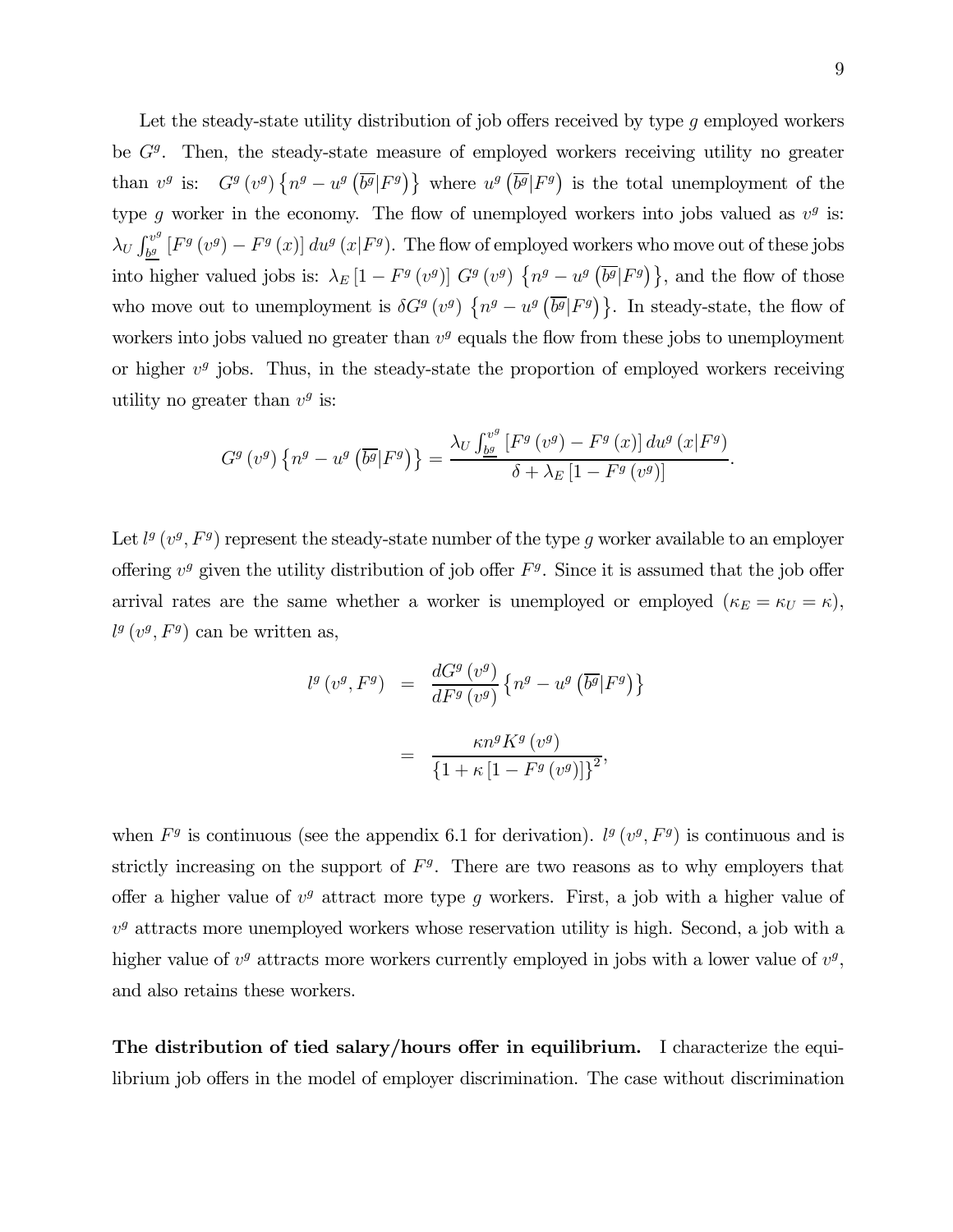is depicted by eliminating the discrimination coefficient, and the case with employee discrimination is depicted by replacing the women's utility function by  $v^f(S, H) = S + \xi^f \phi(H) - d_j^{EE}$ .

The employer's steady-state utility given the tied salary/hours offer can be expressed as  $[\rho_j(H) - S] l^m(v^m, F^m)$  for men and  $[\rho_j(H) - S - d_j^{ER}] l^f(v^f, F^f)$  for women. Conditional on the job packages offered by all the other employers and on the search behavior of workers, a type j employer posts a tied salary/hours offer that maximizes its steady-state utility flow. The optimal job offer solves the following problem:

$$
\pi_{j} = \max_{(S,H)} \left[ \rho_{j} \left( H \right) - S \right] l^{m} \left( v^{m}, F^{m} \right) + \left[ \rho_{j} \left( H \right) - S - d_{j}^{ER} \right] l^{f} \left( v^{f}, F^{f} \right)
$$
\n
$$
= \max_{(S,H)} \left[ \rho_{j} \left( H \right) - S \right] \frac{\kappa n^{m} K^{m} \left( v^{m} \right)}{\left\{ 1 + \kappa \left[ 1 - F^{m} \left( v^{m} \right) \right] \right\}^{2}} + \left[ \rho_{j} \left( H \right) - S - d_{j}^{ER} \right] \frac{\kappa n^{f} K^{f} \left( v^{f} \right)}{\left\{ 1 + \kappa \left[ 1 - F^{f} \left( v^{f} \right) \right] \right\}^{2}}.
$$
\n
$$
(4)
$$

The first-order conditions for interior solutions for Equation (4) are,

$$
\frac{\partial \pi_j}{\partial S} = -l^m (v^m, F^m) - l^f (v^f, F^f) + [\rho_j (H) - S] \frac{\partial [l^m (v^m, F^m) + l^f (v^f, F^f)]}{\partial S} - d_j^{ER} \frac{\partial l^f (v^f, F^f)}{\partial S} = 0,
$$
and

$$
\frac{\partial \pi_j}{\partial H} = \rho'_j(H) \left[ l^m(v^m, F^m) + l^f(v^f, F^f) \right] + \left[ \rho_j(H) - S \right] \frac{\partial \left[ l^m(v^m, F^m) + l^f(v^f, F^f) \right]}{\partial H} - d_j^{ER} \frac{\partial l^f(v^f, F^f)}{\partial H} = 0.
$$

The sufficient second-order conditions are,

$$
\frac{\partial^2 \pi_j}{\partial S \partial S} = \left[\rho_j \left(H\right) - S\right] \frac{\partial^2 \left[l^m \left(v^m, F^m\right) + l^f \left(v^f, F^f\right)\right]}{\partial S \partial S} - 2 \frac{\partial \left[l^m \left(v^m, F^m\right) + l^f \left(v^f, F^f\right)\right]}{\partial S} < 0,
$$

and

$$
\frac{\partial^2 \pi_j}{\partial H \partial H} = \left[ \rho_j \left( H \right) - S \right] \frac{\partial^2 \left[ l^m \left( v^m, F^m \right) + l^f \left( v^f, F^f \right) \right]}{\partial H \partial H} - d_j^{ER} \frac{\partial^2 l^f \left( v^f, F^f \right)}{\partial H \partial H} + 2 \rho'_j \left( H \right) \frac{\partial \left[ l^m \left( v^m, F^m \right) + l^f \left( v^f, F^f \right) \right]}{\partial H} + \rho''_j \left( H \right) \left[ l^m \left( v^m, F^m \right) + l^f \left( v^f, F^f \right) \right] < 0.
$$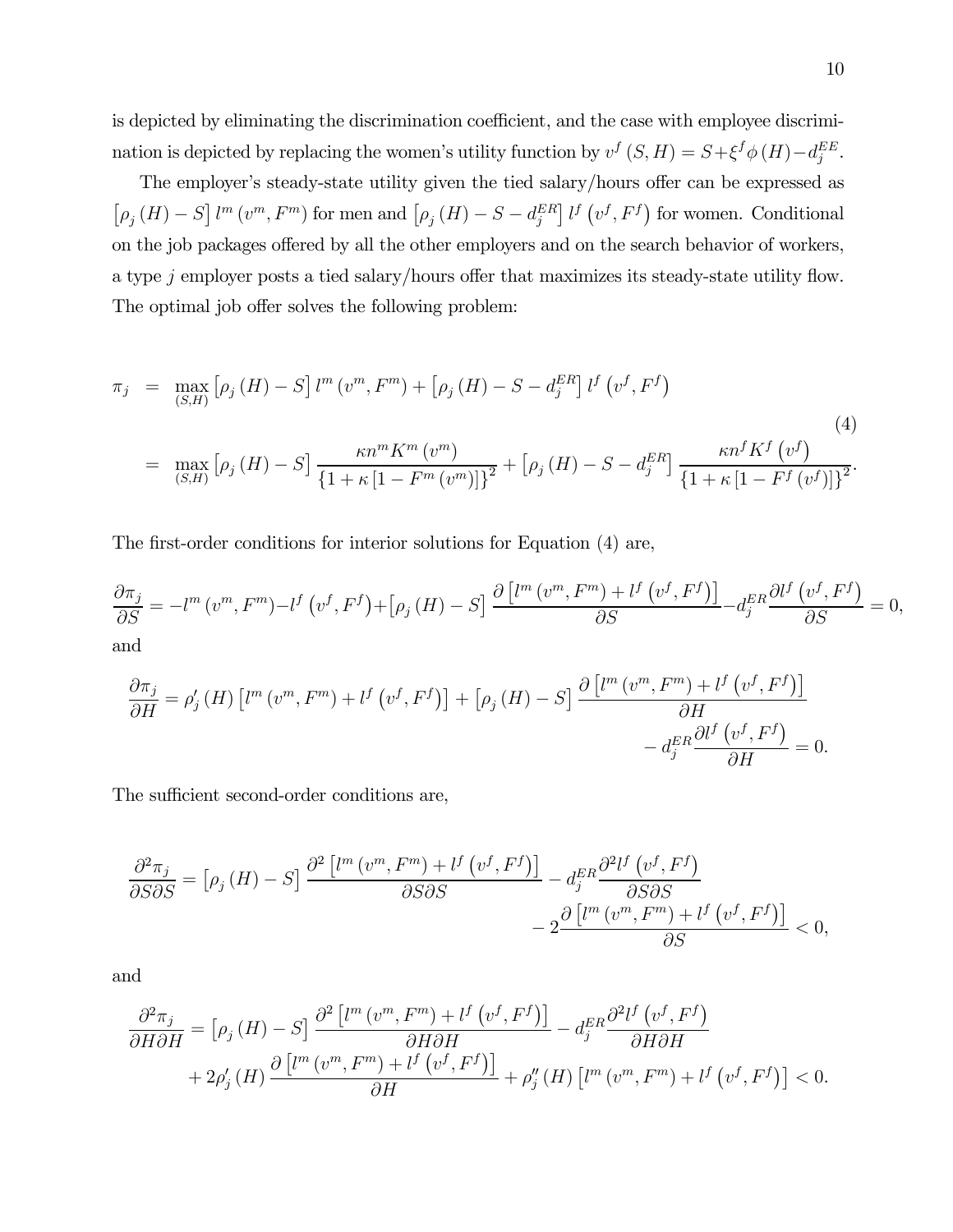A market equilibrium is defined such that: the equilibrium utility distributions of the job offer,  $F<sup>m</sup>$  and  $F<sup>f</sup>$ , satisfy the above first-order conditions and the second-order conditions for all jobs, and the worker's reservation utility satisfies  $R<sup>g</sup>(b<sup>g</sup>) = b<sup>g</sup>$  where  $q = m$  for men and  $g = f$  for women.

# 3 The Algorithm to Solve for the Distribution of Tied Salary/Hours Offer in Equilibrium

I numerically show the characteristics of the equilibrium, since it is impossible to derive the analytical characteristics of the equilibrium utility distribution of job offers. I restrict the offers to the case where the same types of employers are constrained to post identical offers. (If employers of the same type are allowed to post different offers, employers with a given job type may choose different strategies because different tied salary/hours offers could yield an identical profit.) Below I provide an algorithm to solve for the equilibrium distribution of job offers,  $(S, H)$ . In posting an offer, employers account for the gender difference in job acceptance and turnover rates. In contrast to Hwang, Mortensen and Reed (1999) where workers have identical preferences for hours of work and where high productivity jobs offer a higher utility, this model shows that a high productivity job is not necessarily associated with a higher utility  $v^g$ . High productivity jobs require longer hours of work. Women may place lower value on these types of jobs (even though the salary is higher), because they are more averse to working long hours.<sup>4</sup> Men, on the other hand, place a higher value on these jobs. Employers tailor their tied salary/hours offer to the workers they can hire more and retain longer.

The algorithm works in three steps. First, hours are determined so that the marginal productivity of an additional hour equals the weighted average of the marginal disutility for women and men, where the weights reflect the gender composition of the particular job type in equilibrium. Second, salary is determined to maximize the steady-state profit (or utility) flow given the hours determined in the first step. The tied salary/hours offer derived from this two-step procedure may not necessarily be an optimal offer that maximizes the employer's

 $^{4}$ As shown in the appendix 6.2, there is a positive relationship between output per worker  $\rho_j$  and salary. The employers with larger output pay higher salaries to their employees because they have a greater opportunity cost of remaining unfilled.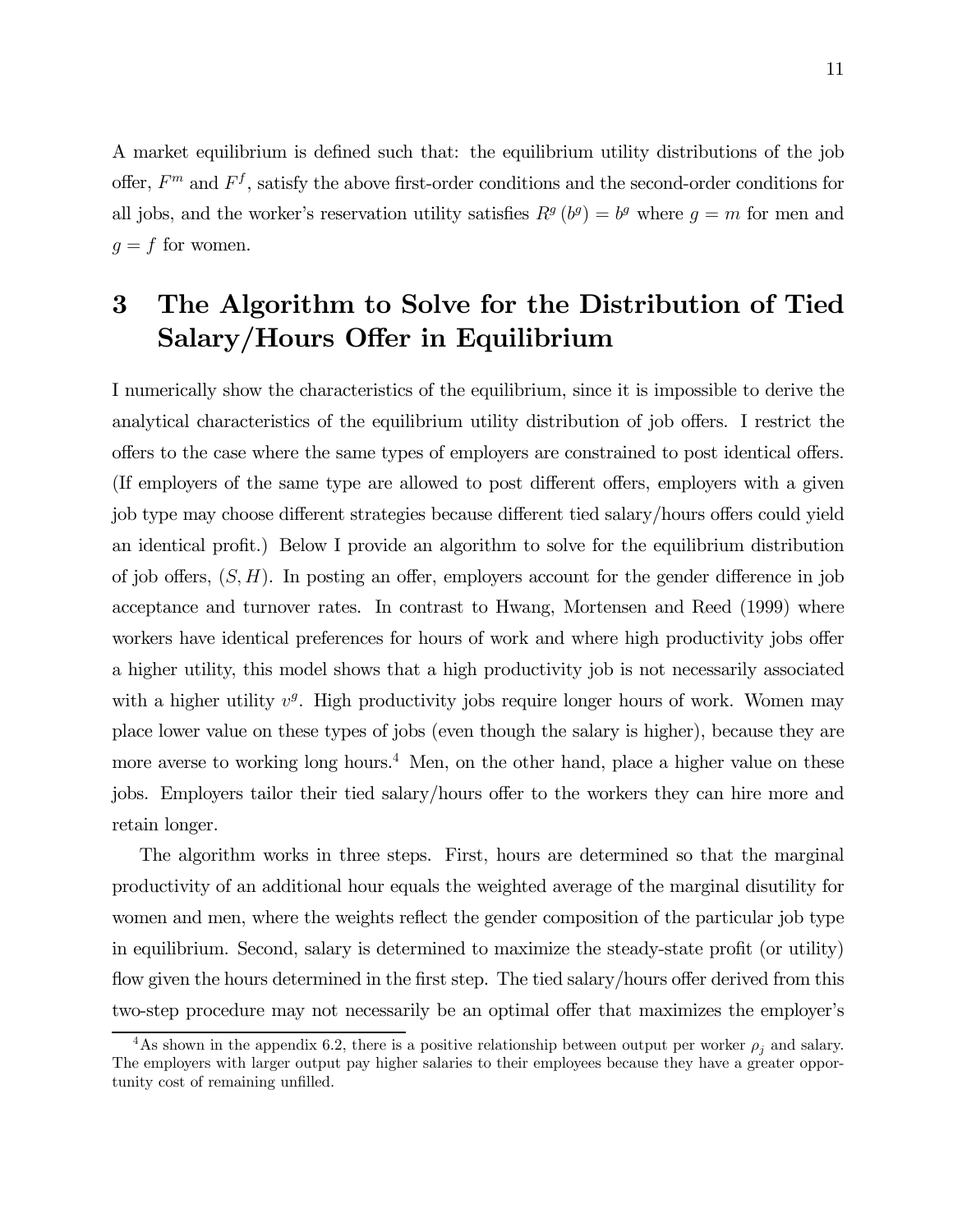profit (or utility). In a sequential search model, employers have a preference for workers with a lower turnover rate and may be willing to offer a package that would retain such workers.<sup>5</sup> Employers may place a greater value than the gender composition of jobs on workers whose turnover rate is lower. In the third step, starting from the tied salary/hours offer derived using the first two steps, I search for an optimal offer that satisfies the first-order conditions and second-order conditions for Equation (4).

#### Step 1: Hours Choice

Employers set hours of work so that the marginal productivity of an additional hour equals the weighted average of the marginal disutility of an additional hour for women and men. The weights reflect the gender composition of the particular job type in equilibrium. Let  $\theta_j^*$ be the fraction of men on a type  $j$  job in equilibrium. Then  $H$  solves,

$$
\max_{\{H\}} \theta_{j}^{*} [\rho_{j}(H) + v^{m}(S, H)] + (1 - \theta_{j}^{*}) [\rho_{j}(H) + v^{f}(S, H) - d_{j}^{ER}],
$$

thus,

$$
\rho'_{j}(H) + \left[\theta_{j}^{*}\xi^{m}\phi'(H) + \left(1 - \theta_{j}^{*}\right)\xi^{f}\phi'(H)\right] = 0.
$$

Using the functional forms for  $v^g(S, H)$  and  $\rho_i(H)$  that are given in Equations (1) and (2), the hours are determined as:

$$
H_j = T - \left(\frac{\theta_j^* \xi^m + \left(1 - \theta_j^*\right) \xi^f}{2a_j}\right)^{1/3}.
$$
\n
$$
(5)
$$

#### Step 2: Salary Choice

Let  $\rho_j = \rho_j(H_j)$ , where  $H_j$  is the hours determined in the first step. In the second step, employers choose a salary that maximizes their steady-state utility flow given the hours determined in the first step,

$$
\pi_j = \max_{\{S\}} (\rho_j - S) l^m (S + \xi^m \phi(H_j), F^m) + (\rho_j - S - d_j^{ER}) l^f (S + \xi^f \phi(H_j), F^f).
$$

The first-order condition for an interior solution is:

<sup>&</sup>lt;sup>5</sup>When there is no possibility for workers to search while employed, workers only leave their jobs through an exognous job separation at an arrival rate of  $\delta$ . There is no incentive for employers to alter their offer to retain these workers.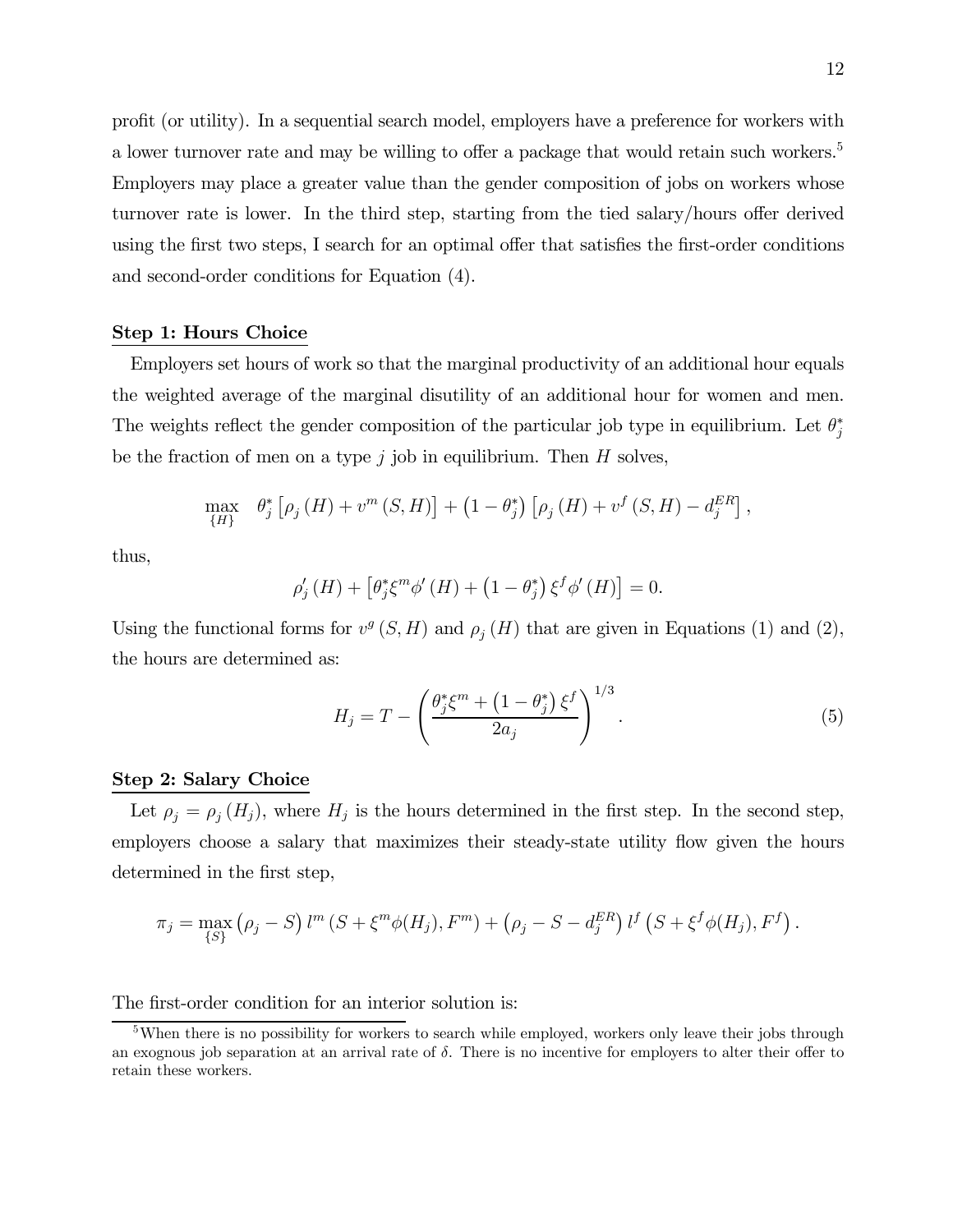$$
\frac{\partial \pi_j}{\partial S} = -l^m(v^m, F^m) - l^f(v^f, F^f) + (\rho_j - S) \frac{\partial [l^m(v^m, F^m) + l^f(v^f, F^f)]}{\partial S} - d_j^{ER} \frac{\partial l^f(v^f, F^f)}{\partial S} = 0,
$$

and the sufficient second-order condition is:

$$
\frac{\partial^2 \pi_j}{\partial S \partial S} = (\rho_j - S) \frac{\partial^2 \left[ l^m \left( v^m, F^m \right) + l^f \left( v^f, F^f \right) \right]}{\partial S \partial S} - 2 \frac{\partial \left[ l^m \left( v^m, F^m \right) + l^f \left( v^f, F^f \right) \right]}{\partial S} < 0.
$$

Two-Step Calculation: I compute the tied salary/hours offer and the fraction of men on jobs from Step 1 and Step 2. The algorithm is to first choose the initial guess  $\theta^0$ . Then compute the hours using the first step and the salary using the second step. Based on the solution derived from the two steps, I calculate the fraction of men on jobs  $\theta^1 = \frac{l^m(v^m,F^m)}{l^m(v^m,F^m)+l^f(v^m)}$  $\frac{l^m(v^m, F^m)}{l^m(v^m, F^m)+l^f\left(v^f, F^f\right)}.$ I update the fraction of men on jobs to  $\theta^1$ , and repeat the two-step procedure till  $(S, H, \theta)$ converges for each job. Note that the discrimination parameter does not directly appear in the hours determination in Equation (5), but discrimination can affect hours of work through the fraction of men on jobs  $\theta$ .

#### Step 3: Direction Method

The optimal tied salary/hours offer satisfies the first-order conditions,  $\frac{\partial \pi}{\partial S} = 0$  and  $\frac{\partial \pi}{\partial H} = 0$ , and the second-order conditions,  $\frac{\partial^2 \pi}{\partial S \partial S}$  < 0 and  $\frac{\partial^2 \pi}{\partial H \partial H}$  < 0 for all jobs. The solution derived from the above two-step calculation will not necessarily be optimal because turnover behavior differs between women and men. Employers tailor their package to the group that remains on the job longer. Essentially, the solution from the two-step procedure satisfies  $\frac{\partial \pi}{\partial S}|_{two-step} = 0$ but  $\frac{\partial \pi}{\partial H}|_{two-step} \geq 0$  for  $\theta \geq 1/2$ . (I numerically show this in Section 4.) Optimal hours are longer than the hours determined in the two-step calculation in jobs where men are more prevalent, but hours are shorter in jobs where women are more prevalent.

Optimal Calculation: Starting from the solutions derived in the two-step calculation, I update hours by  $H^{k+1} = H^k + \lambda \frac{\partial \pi}{\partial H^k}$  where  $\lambda$  is the negative of the inverse of the secondorder derivative. Then, I solve for the salary and the fraction of men on jobs. I repeat this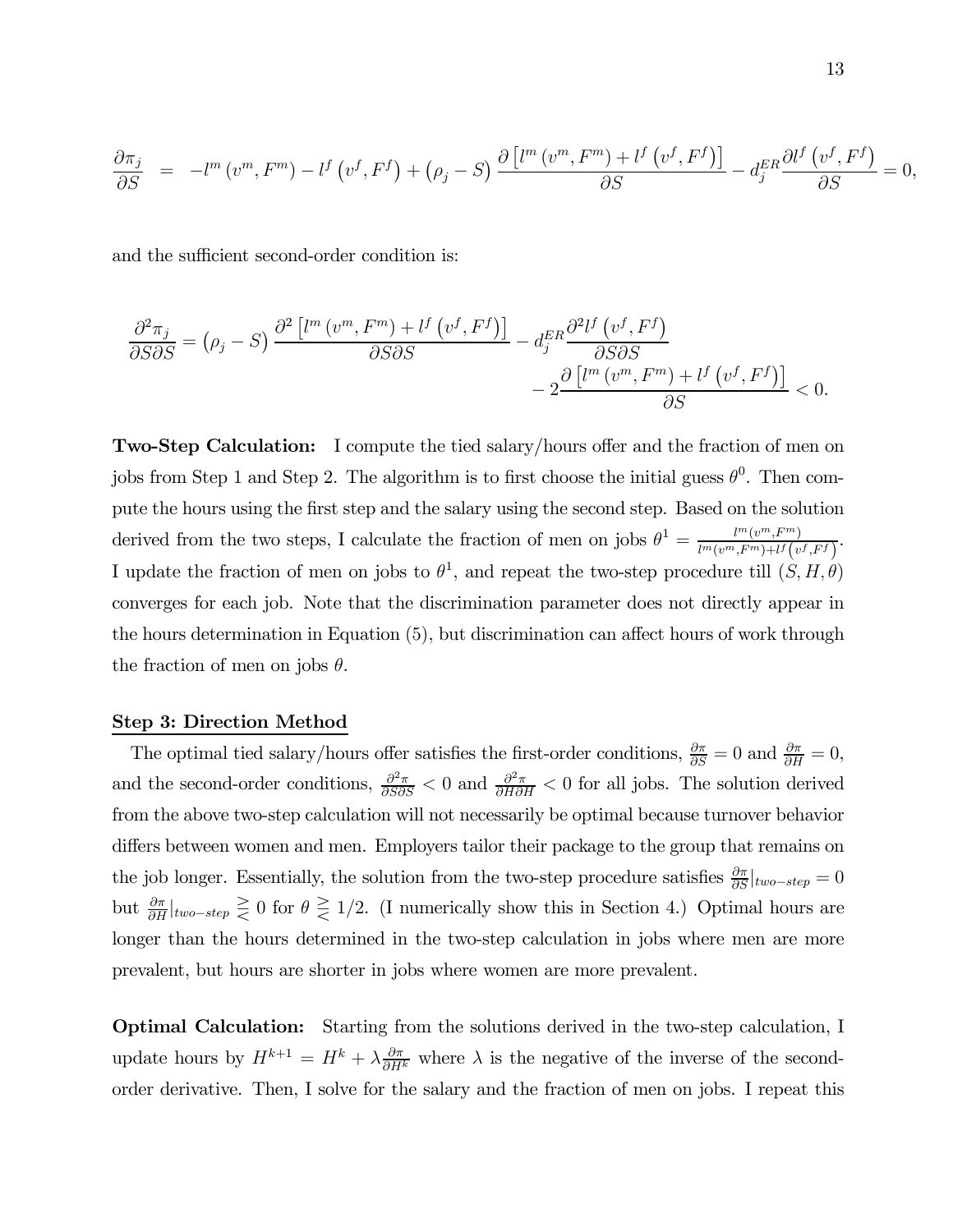procedure till  $(S, H, \theta)$  in all jobs converges and satisfies the first-order conditions and the second-order conditions for Equation  $(4)$ <sup>6</sup>

## 4 Simulation Exercises

In this section, I use simulations to illustrate the equilibrium distribution of job offers. The purpose of the simulation is to obtain qualitative comparative statistics results; it is not intended to assess the quantitative magnitude.

Table 1 lists the parameter values used in the simulations. The measures of men and women are  $n_m = .5$  and  $n_f = .5$ , respectively. I vary the preference parameter  $\xi^g$  and the arrival rate of jobs  $\kappa$  as listed in Table 1. The time endowment T for a worker is 70. The distribution of the utility flow of being unemployed  $K<sup>g</sup>(b<sup>g</sup>)$  follows a gamma distribution.<sup>7</sup> Following the study by Bontemps et al. (1999), the distribution of productivity across jobs is Pareto:  $\Gamma(x) = \frac{\alpha \beta^{\alpha}}{x^{\alpha+1}}$  where  $x \ge \beta$ ,  $\beta = 3000$ , and  $\alpha = 2.15$ , 2.5, or 2.8 (depending on the exercises). I choose one hundred jobs at regular intervals along  $x \in [3000, 7000]$  and normalize the productivity distribution. The equilibrium job offers are derived for each of these jobs. The parameters on job productivity and discrimination are also listed in Table 1. The summary results for the simulation exercises are presented in Table 2. It reports the utility of a job for men and women, salary, hours of work, the fraction of men working on a job, employer's profit, employer's profit per worker, and the number of male and female employees for the least productive, mid-productive, and the most productive jobs. For the major simulation results, I report the results for all jobs in Figures 1, 2, and 3.

#### 4.1 Models without Discrimination

First, I derive the equilibrium distribution of job offers when women and men are identical in all aspects. Next, I consider a case where the job offer arrival rate is lower for women than men. Lastly, I consider a case where women are more averse to working longer hours than men.

 $6$ Due to the fact that, in the two-step calculation, discrimination affects the hours decision only through the composition of men on jobs  $\theta$ ; the discrepancies in the solutions between the two-step calculation and optimal calculation are greater when discrimination is present in the model.

<sup>&</sup>lt;sup>7</sup>The shape parameter of the gamma distribution is set as  $\gamma = 5$  and the scale parameter as  $\mu = 8$ . The parameter choice for  $b^g$  is listed in Table 1.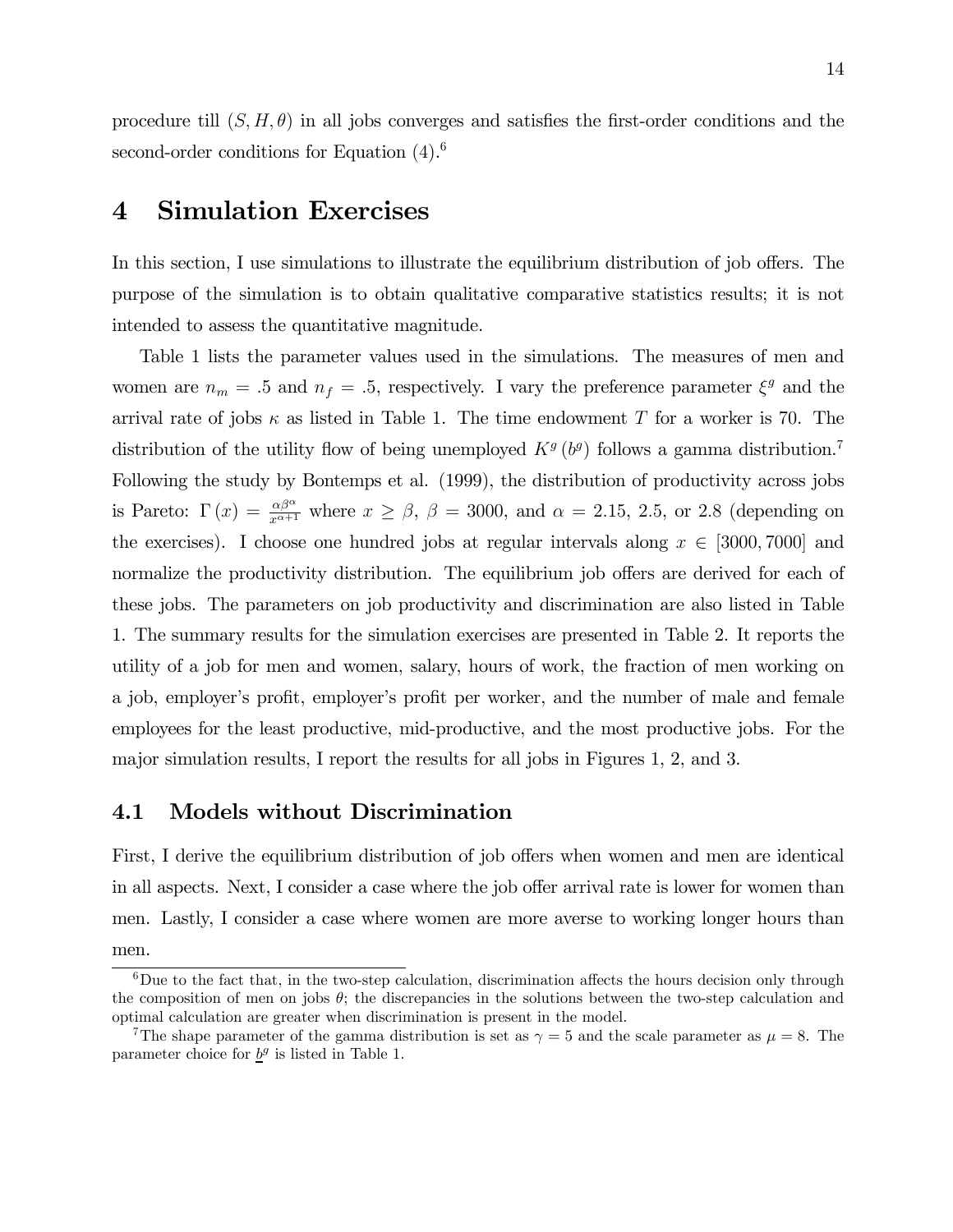#### Case 1: Women and men are identical in all aspects.

Employers with a larger marginal productivity of an additional hour require more working hours and pay a higher salary. Women and men place greater value on high productivity jobs. They quit and move to these jobs at the same rate; and so women and men are equally distributed across all job types  $(\theta = .5)$ .

#### Case 2: The arrival rate of job offer is lower for women than men.

When women are discouraged from searching for jobs because of discrimination or because of stronger family responsibilities, the arrival rate of job offer can be lower for them. In this case, women and men equally place greater value on high productivity jobs. However, women are slower in moving to these jobs because they receive fewer job offers than men. The fraction of men on a job increases with job productivity from  $\theta = .434$  for the least productive job, to  $\theta = .750$  for the most productive. In comparison with Case 1 (where women and men have identical job offer arrival rates), employers obtain a higher profit in low productivity jobs, but a lower profit in high productivity jobs (in Case 2). This is because low productivity jobs can retain female employees, whereas high productivity jobs have a lower probability of meeting potential female employees.

## Case 3: The marginal disutility of an additional hour is higher for women than men,  $\xi^m < \xi^f$ . (Figure 1)

Figure 1 displays the simulation results. Men place a greater value on high productivity jobs, but women place a lower value on these jobs. The composition of men on jobs  $\theta$  increases sharply with job productivity from .062 to .941. In contrast to Cases 1 and 2, the solutions between the optimal and two-step calculations are different. The first-order condition with respect to hours in the two-step calculation  $\left(\frac{\partial \pi}{\partial H}|_{two-step}\right)$  is positive when  $\theta > .5$ , but it is negative when  $\theta < 0.5$ . Hence, the optimal hours are longer in high productivity jobs where men are more prevalent, but they are shorter in low productivity jobs where there are more women. High productivity jobs require more hours, and their offers are tailored to men's preferences. Conversely, low productivity jobs require fewer hours, which appeal to women.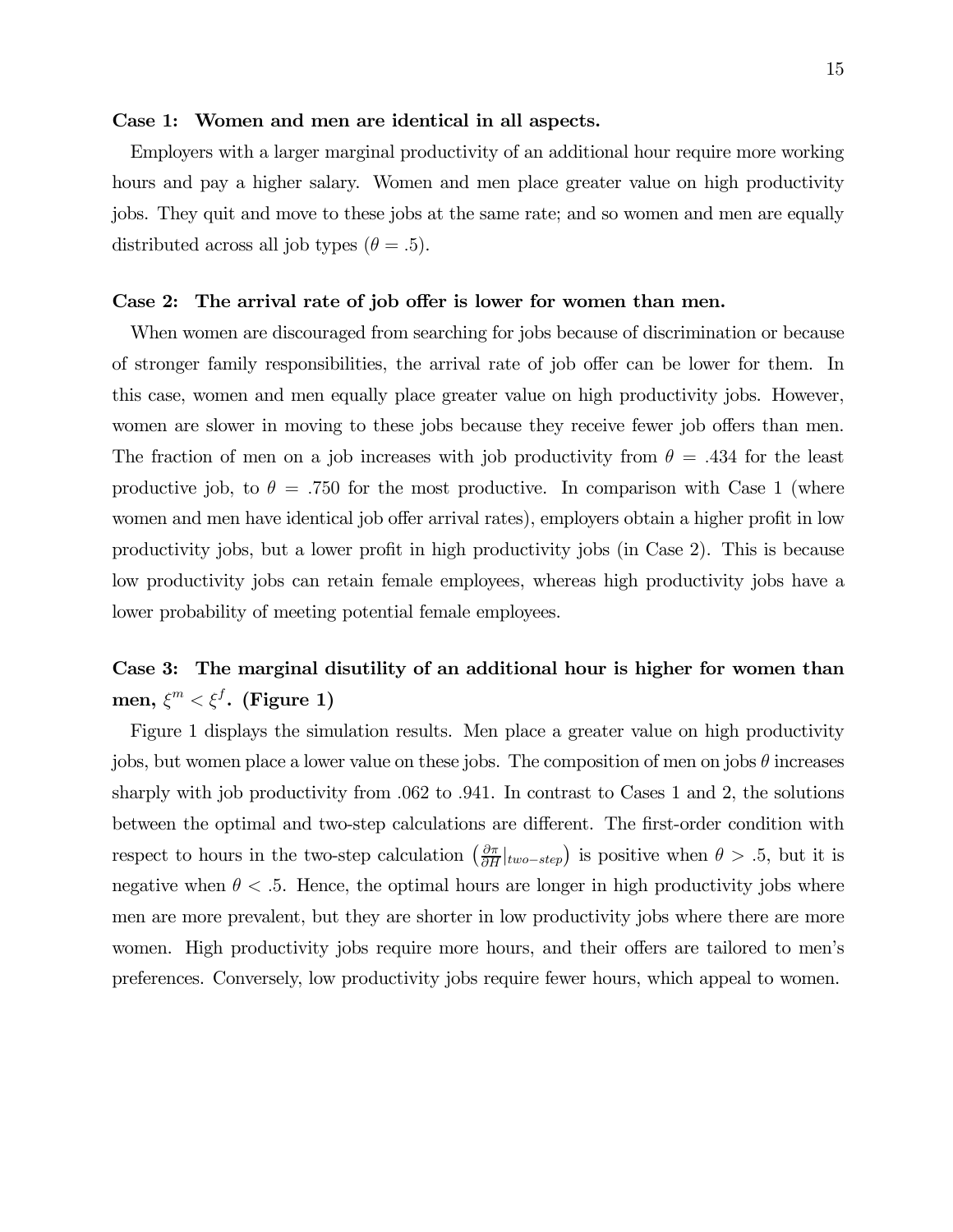### 4.2 Employer Discrimination

The rest of the simulation exercise incorporates discrimination. It is always assumed that the marginal disutility of an additional hour is higher for women than men, and that women and men have an identical job offer arrival rate.

## Case 3ER: A small change in the fraction of men on a job with discrimination. (Figure 2)

I use the same preference and job productivity parameters as in Case 3. The discrimination parameter is set as  $d_j^{ER} = 1.1j$ , where  $0 \le j \le 100$ ; so the disamenity value of employing women increases with job productivity.<sup>8</sup> Figure 2 displays the simulation results. Discriminating employers suffer a loss in utility by employing women. Therefore, they make their offers uninviting to women by requiring more working hours while not considerably increasing the salary. As the job value for women declines, the fraction of men somewhat increases. This increase in the fraction of men on a job is small, because the job offers have already been tailored toward men in the absence of discrimination.

Next, I examine the profitability of employers. The employer's profit is defined as  $[\rho_j(H) - S]$   $[l^m(v^m, F^m) + l^f(v^f, F^f)]$ , which excludes the discrimination coefficient. Becker (1971) predicted that discriminating employers may be competed out of business with free entry or constant returns to scale, because discrimination is indulged at a positive cost to them. In this monopsony model that is based on Burdett and Mortensen (1998), discriminating employers can obtain a higher profit. The mid-productivity jobs obtain a profit of 39.87, and the high productivity jobs 173.3. Their profits in the absence of discrimination are  $36.83$  and  $170.8$ , respectively.<sup>9</sup> Due to the discrimination coefficient in women's productivity, employers regard women's productivity as being low. As a result, the wages  $(= S/H)$  are less, and work hours are more. Constrained to make only one offer to heterogeneous groups, employers hire both males and females at a lower wage rate and require them to work longer. Profit per employee is, therefore, greater. Men remain on the job, but women with a higher reservation utility find it better to remain unemployed. The overall decline in female and male employee size is small, and therefore it is possible for discriminating employers to obtain

<sup>&</sup>lt;sup>8</sup>Specifically, the discrimination coefficient is  $d^{ER} = 0$  for the least productive job, and it is  $d^{ER} = 110$ for the most productive job.

<sup>9</sup>The least productive jobs do not hold a taste for discrimination against women, and their profit is 6.869 which is the same as in Case 3.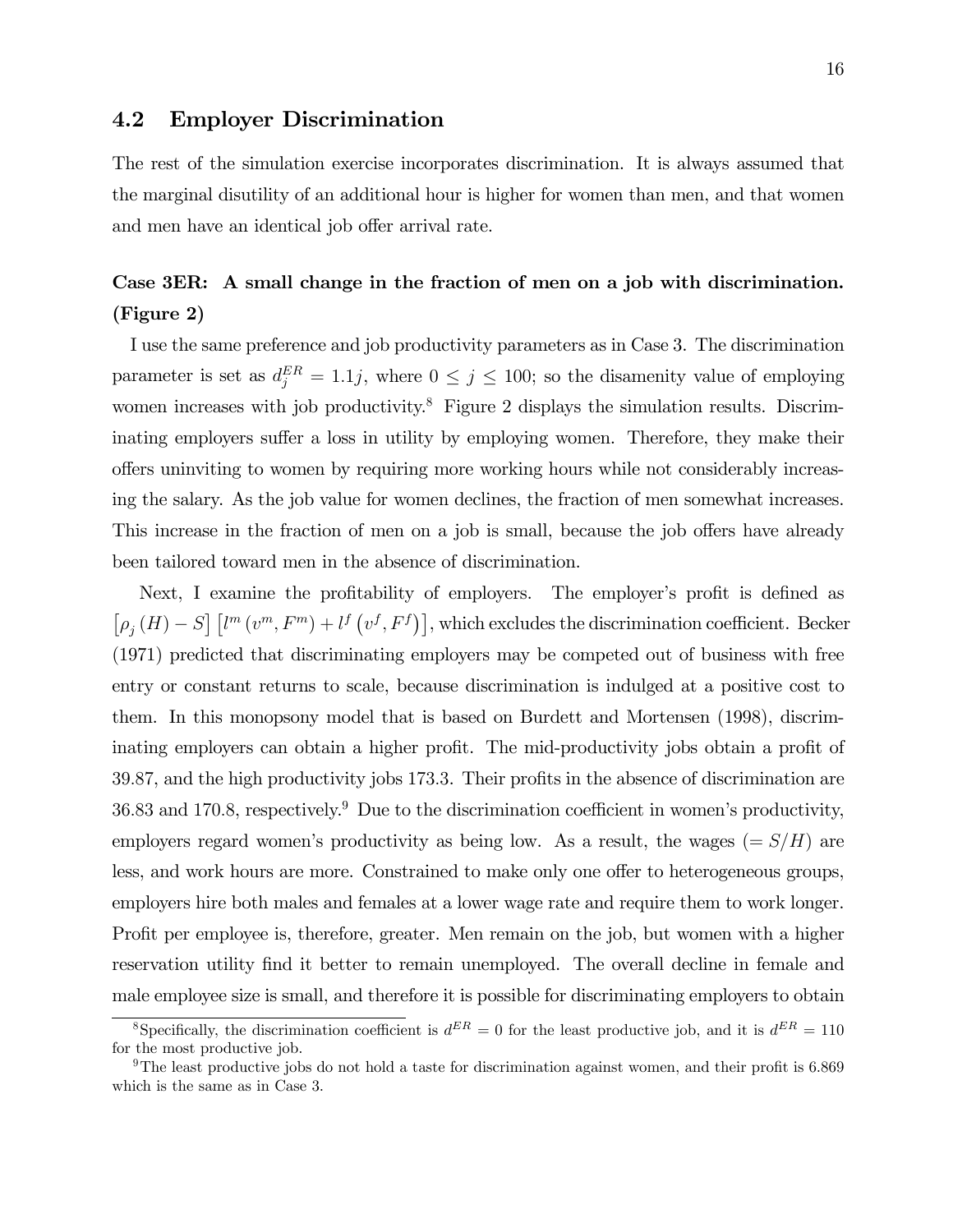a higher overall profit.

### Case 4ER: A large change in the fraction of men on a job with discrimination. (Figure 3)

I use different parameter values as in Case 3ER to show that there can be a greater difference between the fraction of men on jobs with discrimination and without the presence of discrimination. Figure 3 displays the simulation results. Job offers are made unappealing to women by increasing the working hours. In high productivity jobs, the value of work for women drops, whereas for men it slightly increases. Some women prefer to remain unemployed, as the job value is less than their reservation utility. The number of females employed on the job therefore declines, and the fraction of men on the job increases.

A higher profit is obtained in mid-productive jobs, compared to the case when discrimination is absent from the model (Columns 6 and 7 in Table 2). Female employees (constituting 18.5% of the employees) are considered to be less productive, so the employers significantly decrease wages and increase work hours. Consequently, a higher profit per employee is obtained without a decline in total employee size. On the other hand, profit in high productivity jobs is less. Since women make up only 5.9% of the employees in the absence of discrimination, the job offers are already tailored to men's preferences; thus, the change in the tied salary/hours offer is less when discrimination is present. However, there is a large reduction in the number of female employees.

### Case 5ER: Women and men are equally distributed across all job types with discrimination and without the presence of discrimination,  $\theta = 0.5$ .

More productive jobs are preferred by both women and men, when no discrimination is present (Column 8 in Table 2). When the discrimination parameter is set as  $d_j^{ER} = .5j$ , where  $0 \le j \le 100$ , the results are shown in Column 9 of Table 2. Discriminating employers require more hours of work, causing a decline in the job value for women. Women and men are equally distributed across all job types, as women still prefer more productive jobs.

Discriminating employers obtain a higher profit in comparison to the case when discrimination is absent from the model. Women, who comprise 50% of their employees, are viewed as less productive. Identical job offers are presented to both genders, and workers are required to work longer hours with low wages.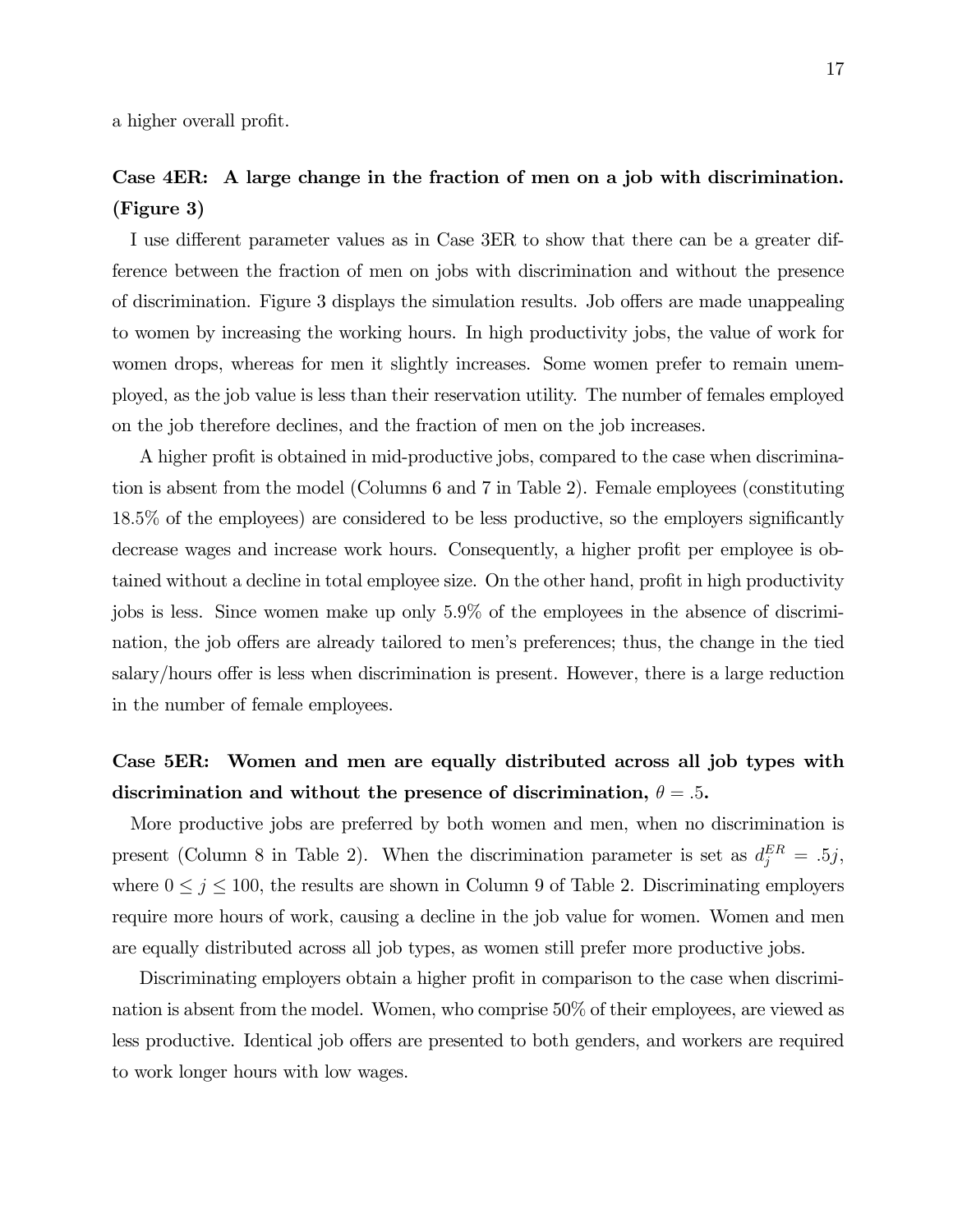### 4.3 Employee Discrimination

#### 4.3.1 The Discrimination Parameter is Exogenous

### Case 3EE: Gender occupational segregation exists, when there is no discrimination.

I use the same preference and job productivity parameters as in Case 3. The discrimination parameter is set as  $d_j^{EE} = .7j$ , where  $0 \le j \le 100$ . Women do not choose the high productivity jobs because they incur a disamenity value  $d_j^{EE}$  while also working longer hours. The utility of work for women declines in the high productivity jobs, and the composition of men on the job increases. This increase is small, however, as the job offers are already tailored toward men.

The employers realize less profit, compared to the case when discrimination is absent. Women dislike working in jobs in which they are treated poorly, and so employers have to offer packages that attract more workers to maintain the employee numbers. The utility of work for women in high productivity jobs is  $-418.4$  (the disamenity value  $d^{EE} = 70$  is included in computing the utility of work in Column 5 of Table 2). The utility women derive from just the salary/hours package is  $-348.4$  ( $= v<sup>f</sup> + d<sup>EE</sup>$ ), which is greater than the utility women receive in the absence of discrimination,  $-374.5$ .

### Case 5EE: Women and men are equally distributed across all job types in the absence of discrimination.

Women and men prefer more productive jobs, and are equally distributed across all job types, when no discrimination is present (Column 8 in Table 2). Now, the discrimination parameter is set as  $d_j^{EE} = 5j$ , where  $0 \le j \le 100$ . The utility of work for women largely decreases in high productivity jobs, due to the large disamenity value incurred. Men, however, being offered higher salary and longer hours, find these same positions most appealing. The fraction of men on jobs increases as job productivity increases from  $\theta = .062$  to .941.

Jobs where there are more men  $(\theta > .5)$  have been tailored to require more hours, which leads to a greater output per worker  $\rho_j(H)$  and a larger profit per worker. The number of women employed decreases with longer working hours and the disamenity value. This decrease is greater than the increase in profit per worker, so the overall profit of the employers is less. On the other hand, in jobs where there are more female employees ( $\theta$  < .5), fewer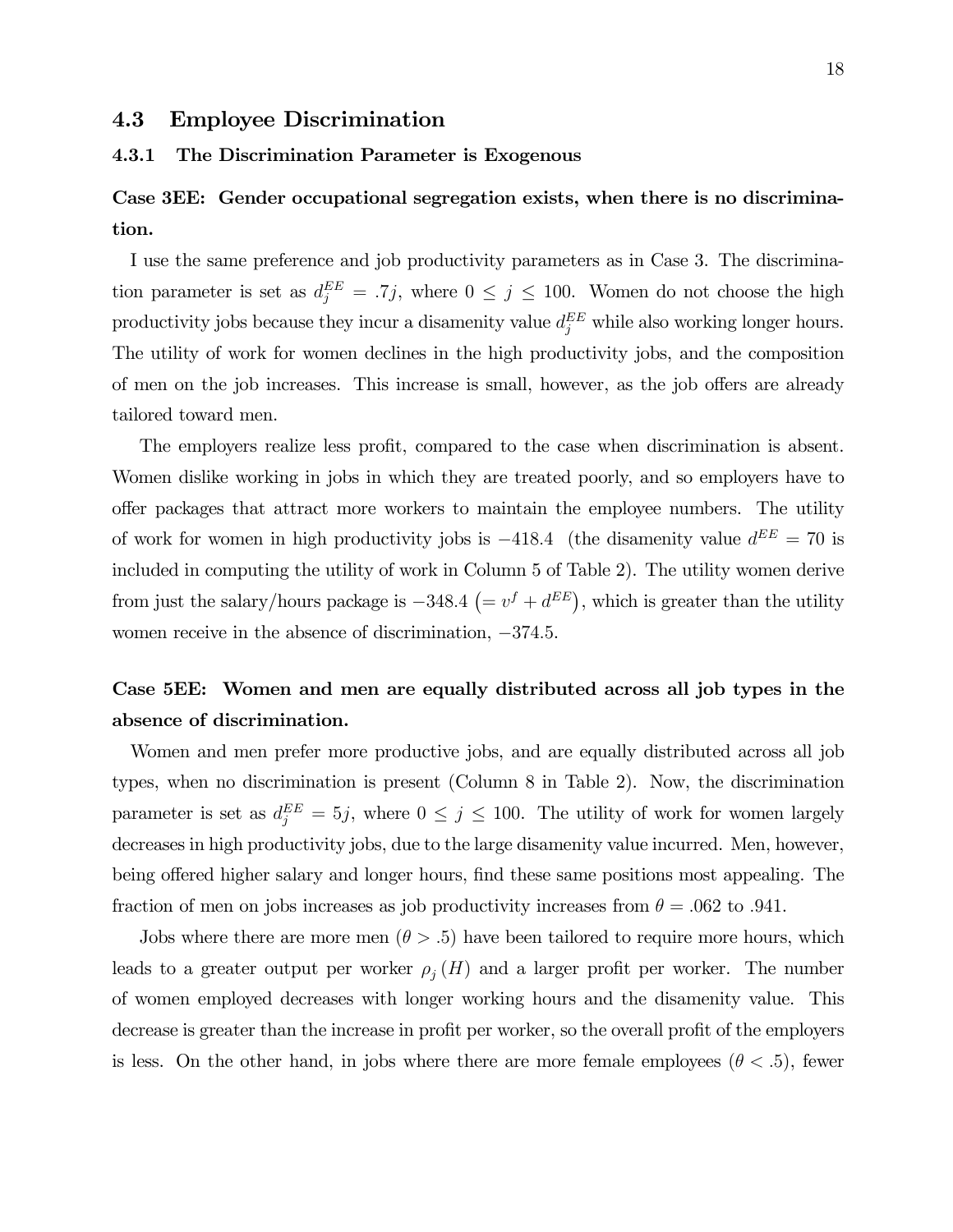working hours are required. This leads to less output per worker  $\rho_j(H)$  and a smaller profit per worker. However, because women find these jobs more attractive, the number of female employees increases. This increase is larger than the reduction in the profit per worker. Therefore, the employers' overall profit increases. The total effect of discrimination on welfare is the following: With discrimination, the overall profit of all employers, on average, is lower by −9.464; when discrimination is present, women are worse off, on average, by −386.9 and men gain utility by 65.91.

### 4.3.2 The Discrimination Parameter is a Function of the Gender Composition of Jobs

I assume a functional relationship between the discrimination coefficient  $d^{EE}$  and the gender composition of jobs  $\theta$ , since women's disamenity value to working on jobs can be related with the fraction of men on the jobs. The algorithm to solve for the equilibrium solution is to first choose the initial guess on  $\theta$ , and then use the two-step calculation and optimal calculation to solve for  $(S, H, \theta)$  that converges.

#### Case 6: Gender occupational segregation exists, when there is no discrimination.

I use the same parameter values as in Case 3, except that the discrimination parameter is set as  $d^{EE}(\theta) = 100 (\theta - 1/2)$ . When the fraction of men on the job  $\theta$  is greater (or less) than 1/2, the discrimination parameter  $d^{EE}$  is greater (or less) than 0. Thus, women are treated poorly in jobs where there are more men, but better where there are more women. The predictions on segregation and welfare are similar to the case when the discrimination parameter is exogenous (Case 3EE). Women suffer a utility loss from working on high productivity jobs where the hours requirement is longer and where there are more men. Consequently, the number of women employed on these jobs drops, leading to a lower profit for the employers.

### Case 7: Women and men are equally distributed across all job types in the absence of discrimination.

I use the same parameter values as in Case 5 and set the discrimination parameter as  $d^{EE}(\theta) = 900 (\theta - 1/2)$ . When the initial guess on  $\theta$  takes values close to .5 on all jobs, the distribution of job offers converges to a case where discrimination is absent. Hence, women and men are equally distributed across all job types,  $\theta = .5$  (Part 1: Column 12 in Table 2). On the other hand, when the initial guess on  $\theta$  takes values that increase with job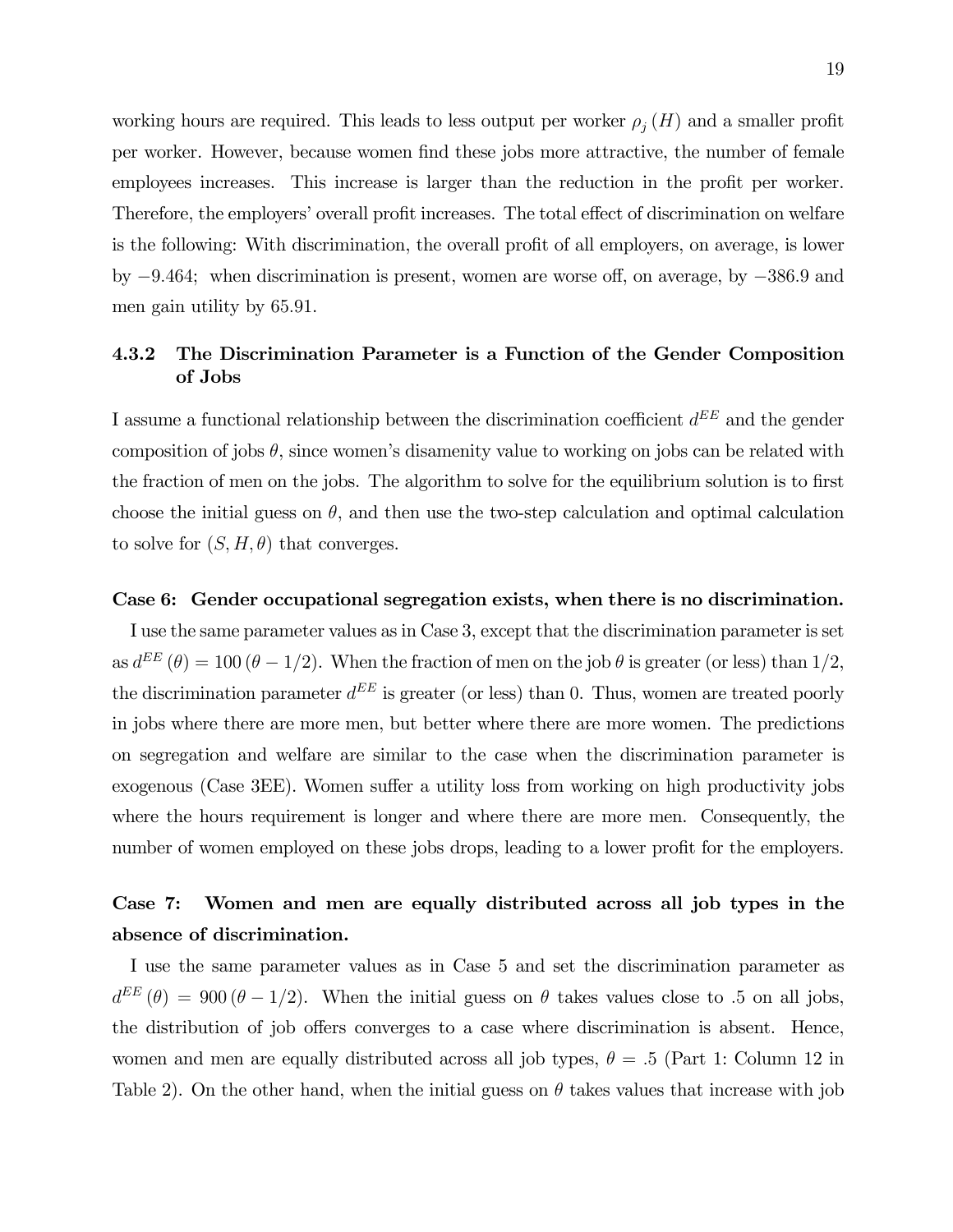productivity, the job offers converge to a discriminatory equilibrium (Part 2: Column 13 in Table 2). In this case, the predictions on segregation and welfare are similar to those when the discrimination parameter is exogenous.

# 5 Conclusions

In this paper, I analyze an equilibrium search model in which salary and hours of work are job attributes and workers differ in their preferences for hours of work. The simulations indicate that employers with a larger marginal productivity of an additional hour require more hours. When women are more averse to longer hours of work than men, females predominate in the less productive jobs which offer fewer hours and pay a lower salary. When employers have a taste for discrimination against women, they require more working hours and exclude women from their jobs. Employers can control the types of workers they hire by distinguishing the job-amenity, since different types of workers have different preferences for a particular amenity. On the other hand, when women have a disamenity value for working on jobs in which they are treated poorly, employers adjust their offers to have more men on the job. The prediction on segregation is similar between employer and employee discrimination. The implication on welfare is somewhat different. Employers can obtain a higher profit with employer discrimination. This occurs because employers regard women to be less productive, and lower their wage rate and require more working hours, while not considerably lowering the number of employees they hire. In the Burdett and Mortensen (1998)'s equilibrium search model, employers have monopsony power, and so employers can continue obtaining a higher profit. On the other hand, employers lower their profit in the model of employee discrimination, since they have to post a job offer that attract more workers.

As for future research, there are two extensions. First is to relax the assumption that the distribution of productivity across jobs is fixed and allow free entry. Second is to allow for heterogeneity in firm preferences so that the same type of employers have different taste in regard to discrimination against women.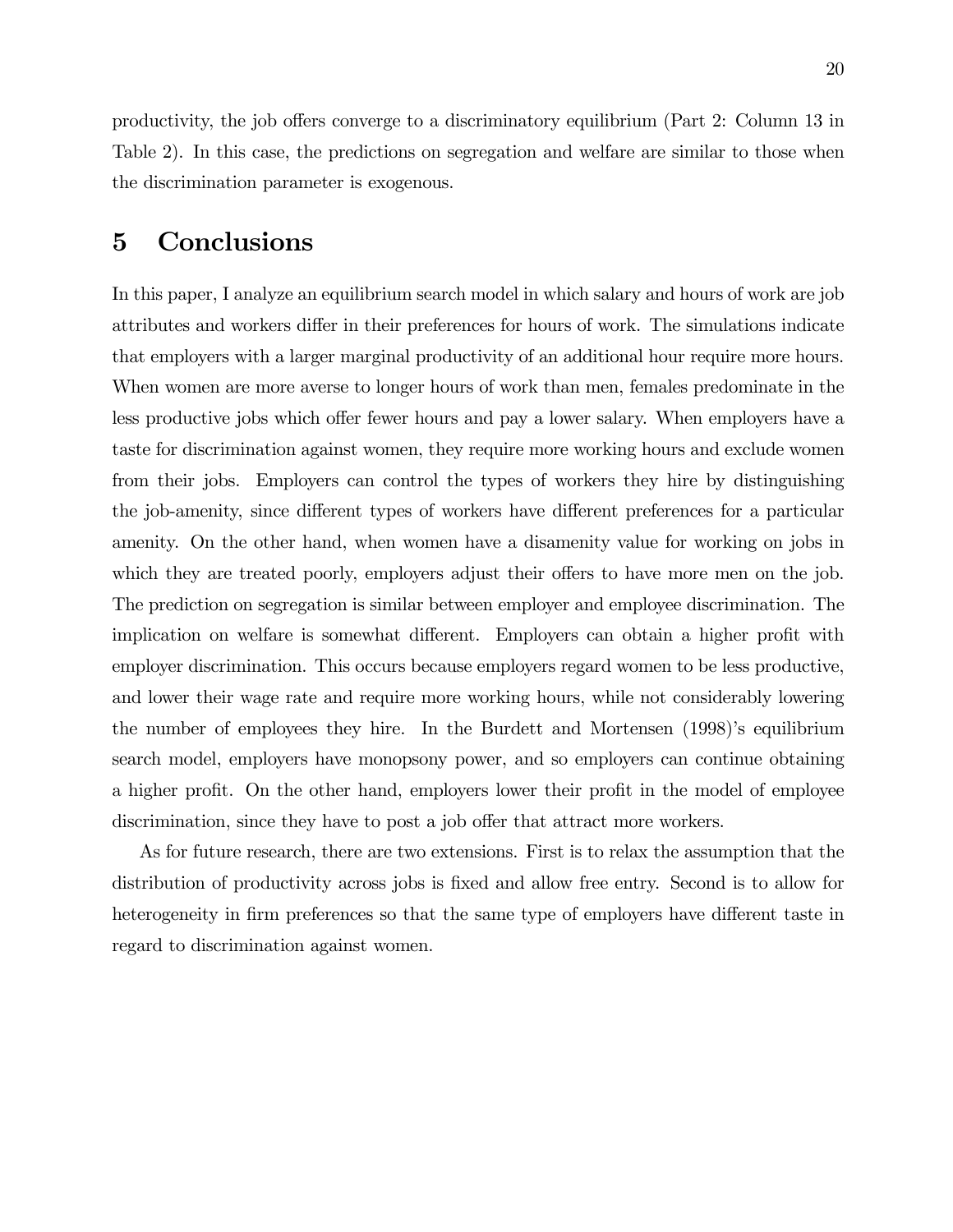# 6 Appendix

### 6.1 Derivation of the steady-state employment size

$$
l^{g}(v^{g},F^{g}) = \frac{dG^{g}(v^{g})\left\{n^{g} - u^{g}(\overline{b^{g}}|F^{g})\right\}}{dF^{g}(v^{g})}
$$
  
\n
$$
= \frac{dG^{g}(v^{g})\left\{n^{g} - u^{g}(\overline{b^{g}}|F^{g})\right\}}{dv^{g}}\frac{dv^{g}}{dF^{g}(v^{g})}
$$
  
\n
$$
= \frac{dv^{g}}{dF^{g}(v^{g})} \cdot \left[\frac{\kappa_{U}\int_{\underline{b^{g}}}^{v^{g}}\frac{dF^{g}(v^{g})}{dv^{g}}du^{g}(x|F^{g})\left\{1 + \kappa_{E}\left[1 - F^{g}(v^{g})\right]\right\}}{\left\{1 + \kappa_{E}\left[1 - F^{g}(v^{g})\right]\right\}^{2}}
$$
  
\n
$$
+ \frac{\kappa_{U}\kappa_{E}\frac{dF^{g}(v^{g})}{dv^{g}}\int_{\underline{b^{g}}}\left[F^{g}(v^{g}) - F^{g}(x)\right]du^{g}(x|F^{g})}{\left\{1 + \kappa_{E}\left[1 - F^{g}(v^{g})\right]\right\}^{2}}
$$
  
\n
$$
= \frac{\kappa_{U}\int_{\underline{b^{g}}}^{v^{g}}\left[1 + \kappa_{E}\left[1 - F^{g}(x)\right]\right]du^{g}(x|F^{g})}{\left\{1 + \kappa_{E}\left[1 - F^{g}(v^{g})\right]\right\}^{2}}.
$$

Since it is assumed that  $\kappa_U = \kappa_E = \kappa$ , use  $\{1 + \kappa_U [1 - F^g(x)]\} du^g(x|F^g) = n^g dK^g(x)$ which is derived from the first steady-state condition. Then,  $l^g(v^g, F^g)$  is simplified to:

$$
l^{g}(v^{g}, F^{g}) = \frac{\kappa_{U} \int_{b^{g}}^{v^{g}} [1 + \kappa_{U} [1 - F^{g}(x)]] du^{g}(x|F^{g})}{\{1 + \kappa_{E} [1 - F^{g}(v^{g})]\}^{2}}
$$
  

$$
= \frac{\kappa_{U} \int_{b^{g}}^{v^{g}} n^{g} dK^{g}(x)}{\{1 + \kappa_{E} [1 - F^{g}(v^{g})]\}^{2}}
$$
  

$$
= \frac{\kappa_{U} n^{g} K^{g}(v^{g})}{\{1 + \kappa_{E} [1 - F^{g}(v^{g})]\}^{2}}
$$
  

$$
= \frac{\kappa n^{g} K^{g}(v^{g})}{\{1 + \kappa [1 - F^{g}(v^{g})]\}^{2}}.
$$

### 6.2 The relationship between salary and output

Let the optimal hours be  $H^*$ . Then, the level of output is  $\rho_j = \rho_j(H^*)$ . The employers choose salary that maximize their utility flow,

$$
\pi_j = \max_{\{S\}} (\rho_j - S) l^m (v^m (S, H^*), F^m) + (\rho_j - S - d_j^{ER}) l^f (v^f (S, H^*), F^f).
$$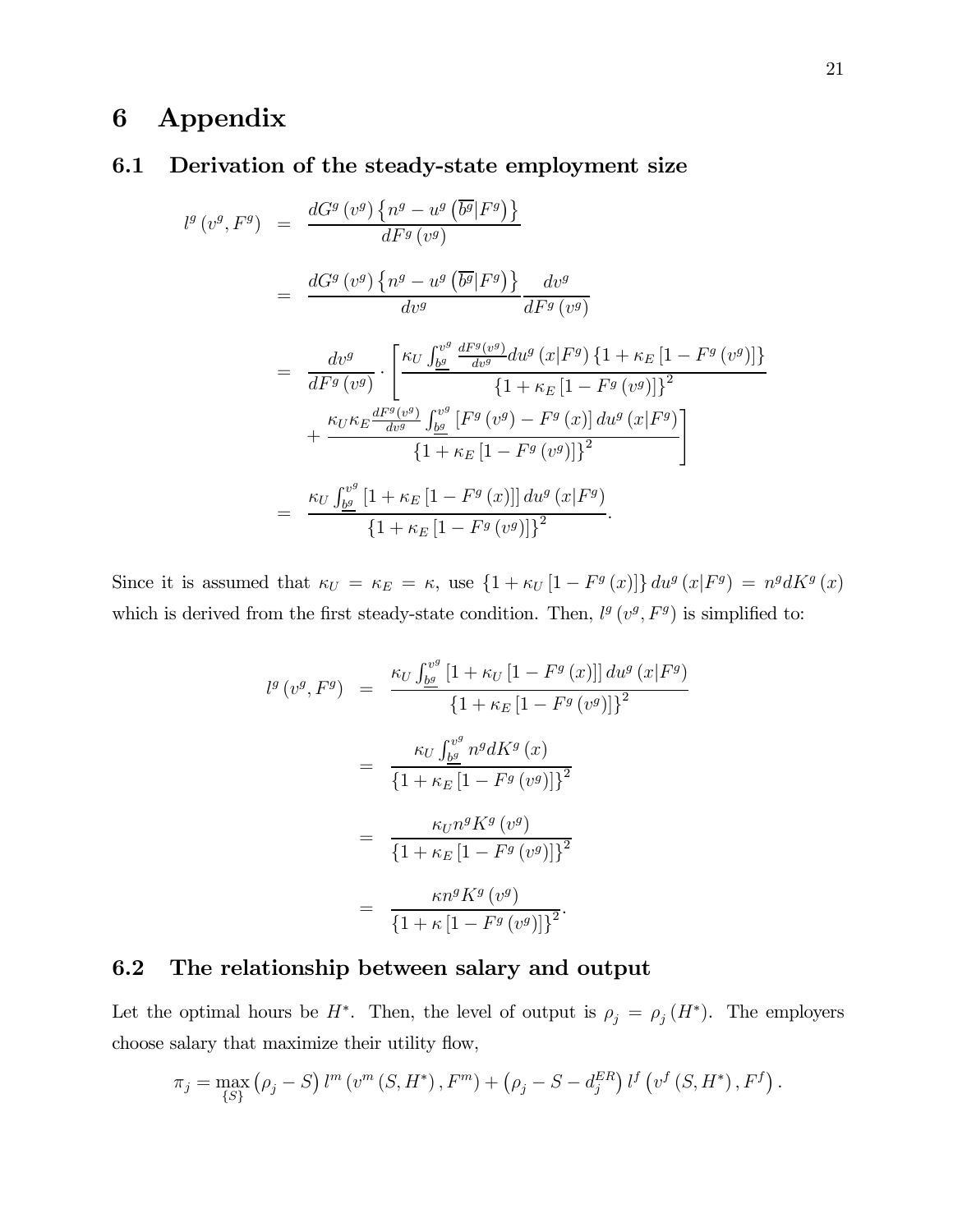Using the envelope theorem,

$$
\frac{\pi_j^* (\rho_j, S^*)}{\partial \rho_j} = l^m (v^m (S^*, H^*), F^m) + l^f (v^f (S^*, H^*), F^f).
$$

Then,

$$
\frac{\partial^2 \pi_j^* \left( \rho_j, S^* \right)}{\partial \rho_j \partial S} = \frac{\partial \left[ l^m \left( v^m \left( S^*, H^* \right), F^m \right) + l^f \left( v^f \left( S^*, H^* \right), F^f \right) \right]}{\partial S}.
$$
\n(6)

The first-order condition with respect to salary is,

$$
\frac{\partial \pi_j}{\partial S} = -\left[l^m(v^m(S, H^*), F^m) + l^f(v^f(S, H^*), F^f)\right]
$$
  
+ 
$$
\left(\rho_j - S\right) \frac{\partial \left[l^m(v^m(S, H^*), F^m) + l^f(v^f(S, H^*), F^f)\right]}{\partial S} - d_j^{ER} \frac{\partial l^f(v^f(S, H^*), F^f)}{\partial S} = 0.
$$

Using Equation (6), the above first-order condition can be rewritten as,

$$
\frac{\partial \pi_j}{\partial S} = -\left[l^m\left(v^m\left(S, H^*\right), F^m\right) + l^f\left(v^f\left(S, H^*\right), F^f\right)\right] + \left(\rho_j - S\right) \frac{\partial^2 \pi_j^*\left(\rho_j, S^*\right)}{\partial \rho_j \partial S} - d_j^{ER} \frac{\partial l^f\left(v^f\left(S, H^*\right), F^f\right)}{\partial S} = 0.
$$

Therefore,

$$
\frac{\partial^2 \pi_j^* \left(\rho_j, S^* \right)}{\partial \rho_j \partial S} = \frac{l^m \left(v^m \left(S, H^* \right)\right) + l^f \left(v^f \left(S, H^* \right)\right) + d_j^{ER} \frac{\partial l^f \left(v^m \left(S, H^* \right)\right)}{\partial S}}{\rho_j - S} > 0. \tag{7}
$$

The first-order condition with respect to salary,  $\frac{\partial \pi_j}{\partial S} = 0$ , implies:  $\frac{\partial^2 \pi_j}{\partial S \partial S} dS + \frac{\partial^2 \pi_j}{\partial S \partial \rho_j} d\rho_j = 0$ . So,

$$
\frac{\partial S}{\partial \rho_j}=-\frac{\frac{\partial^2 \pi_j}{\partial S \partial \rho_j}}{\frac{\partial^2 \pi_j}{\partial S \partial S}}>0.
$$

∂S  $\frac{\partial S}{\partial \rho_j}$  is positive, since the denominator of the right-hand side of the above equation is the second-order condition which is negative,  $\frac{\partial^2 \pi_j}{\partial S \partial S}$  < 0, and the numerator is positive from Equation (7).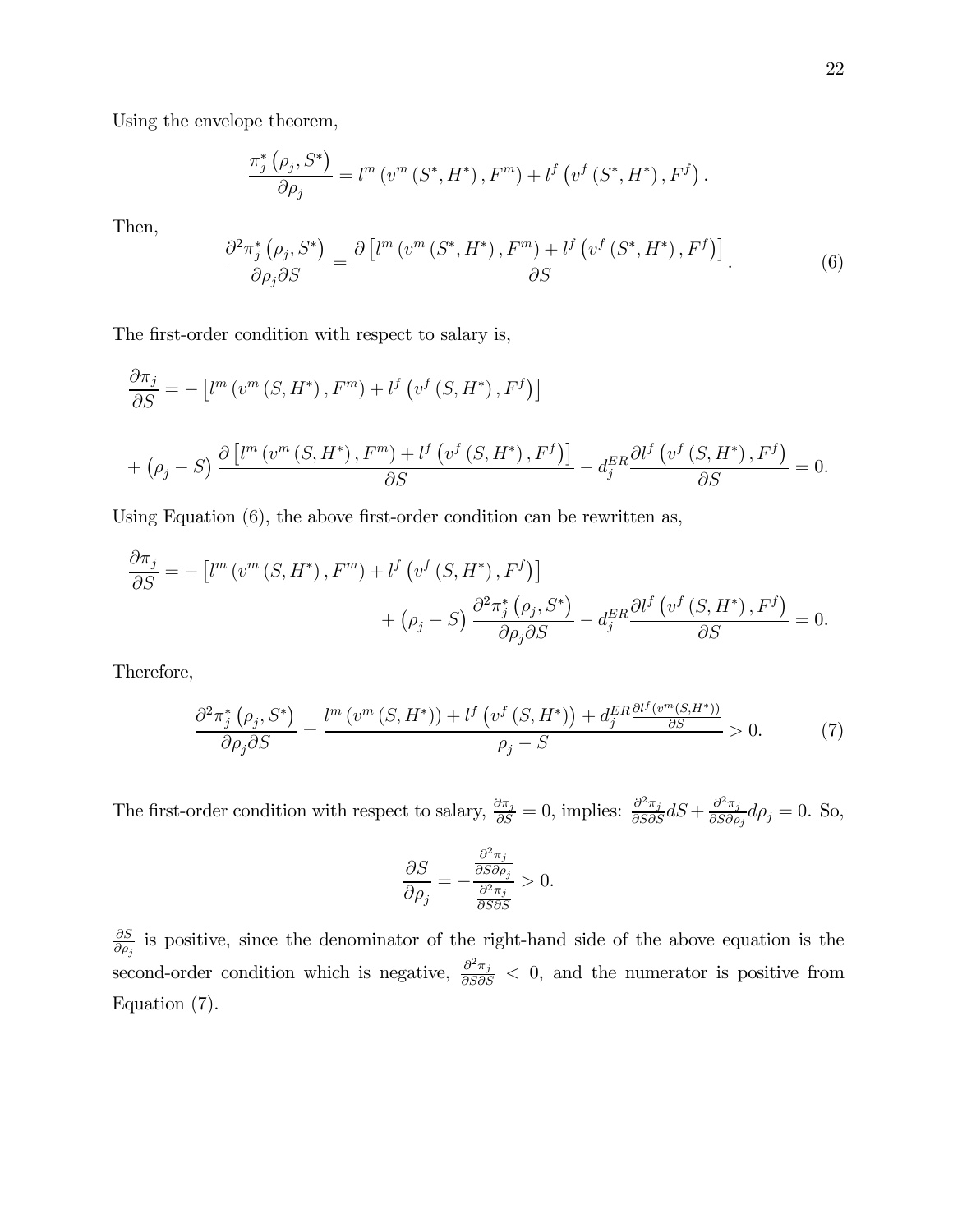# References

- [1] Altonji, J.G. and R.M. Blank, "Race and Gender in the Labor Market." In O. Ashenfelter and D. Card, eds., Handbook of Labor Economics Vol. 3C (Amsterdam: Elsevier Science, 1999).
- [2] Altonji, J.G. and C.H. Paxson, "Labor Supply Preferences, Hours Constraints, and Hours-Wage Trade-offs." Journal of Labor Economics 6 (1988), 254-76.
- [3] Becker, G.S., "The Economics of Discrimination." (Chicago, IL: the University of Chicago Press, 1971).
- [4] Bontemps, C., J.M. Robin, and G.J. Van den Berg, "An Empirical Equilibrium Job Search Model with Search on the Job and Heterogenous Workers and Firms." International Economics Review 40 (1999), 1039-74.
- [5] Burdett, K. and D.T. Mortensen, "Wage Differentials, Employer Size, and Unemployment." International Economic Review 39 (1998), 257-73.
- [6] Ham, J.C., "Estimation of a Labor Supply Model with Censoring Due to Unemployment and Underemployment." Review of Economic Studies 49 (1982), 335-54.
- [7] Ham, J.C., "Testing Whether Unemployment Represents Life-Cycle Labor Supply." Review of Economic Studies 53 (1986), 559-78.
- [8] Hwang, H., D.T. Mortensen and W.R. Reed, "Hedonic Wages and Labor Market Search." Journal of Labor Economics 16 (1998), 815-47.
- [9] Johnson, G.E., and F.P. Stafford, "Alternative Approaches to Occupational Exclusion." In I. Persson and C. Jonung, eds., *Women's Work and Wages* (New York, NY: Routledge, 1998).
- [10] Kahn, S. and K. Lang, "The Causes of Hours Constraints: Evidence from Canada." Canadian Journal of Economics 28 (1995), 914-28.
- [11] Kahn, S. and K. Lang, "The Effects of Hours Constraints on Labor Supply Estimates." Review of Economics and Statistics 73 (1991), 605-11.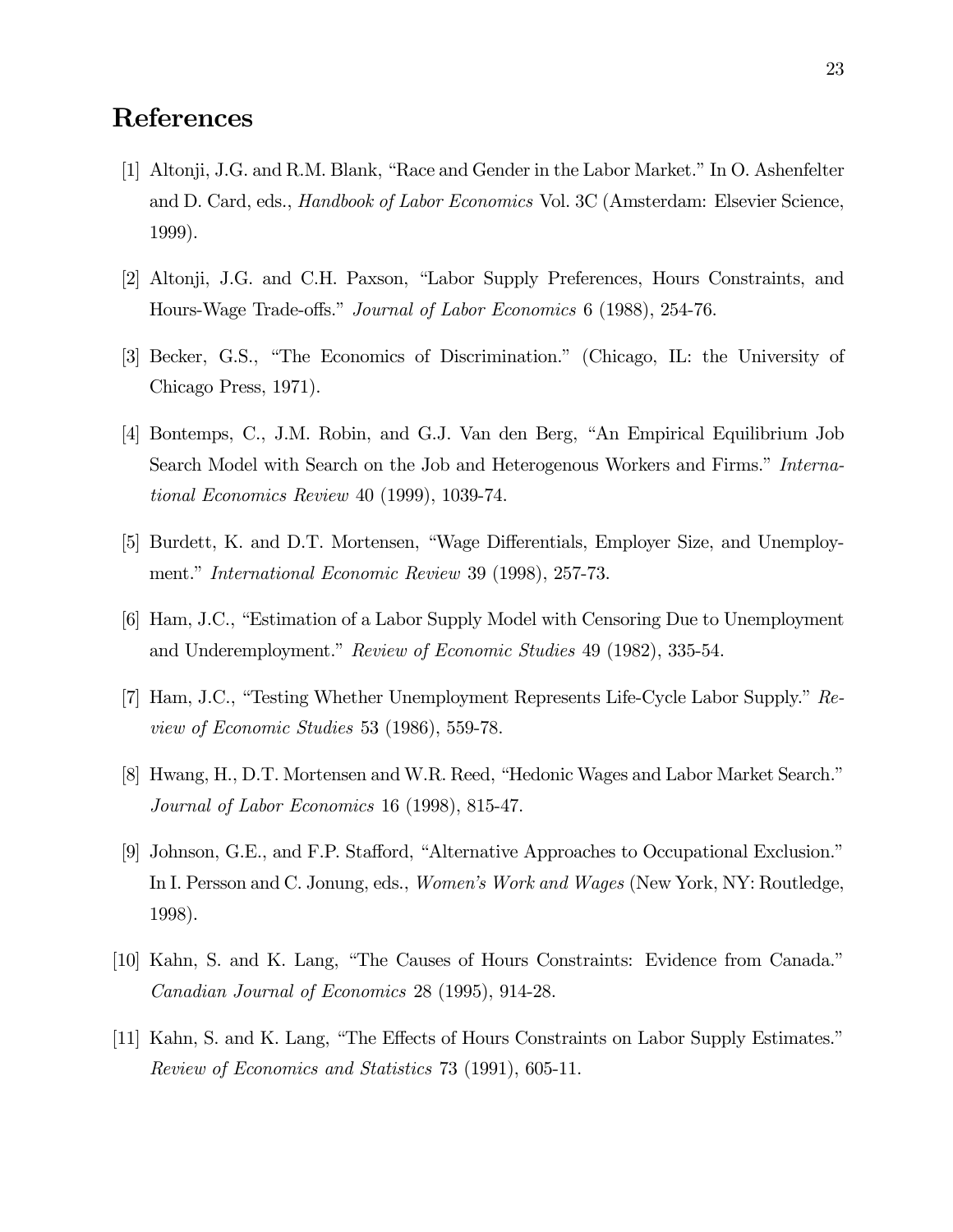- [12] Lang, K. and S. Majumdar, "The Pricing of Job Characteristics When Markets do Not Clear: Theory and Policy Implications." International Economics Review 45 (2004), 1111-28.
- [13] Mansfield, P.K., P.B. Koch, J. Henderson, J.R. Vicary, M. Cohn, and E.W. Young, "The Job Climate for Women in Traditionally Male Blue-Collar Occupations." Sex Roles 25 (1991), 63-79.
- [14] Usui, E., "Gender Occupational Segregation: Theory and Evidence." Northwestern University, Ph.D. Dissertation, 2002.
- [15] Usui, E., "Wages, Non-Wage Characteristics, and Predominantly Female Jobs." mimeo, Wayne State University, 2005.
- [16] Usui, E., "Job Satisfaction and the Gender Composition of Jobs." mimeo, Wayne State University, 2006.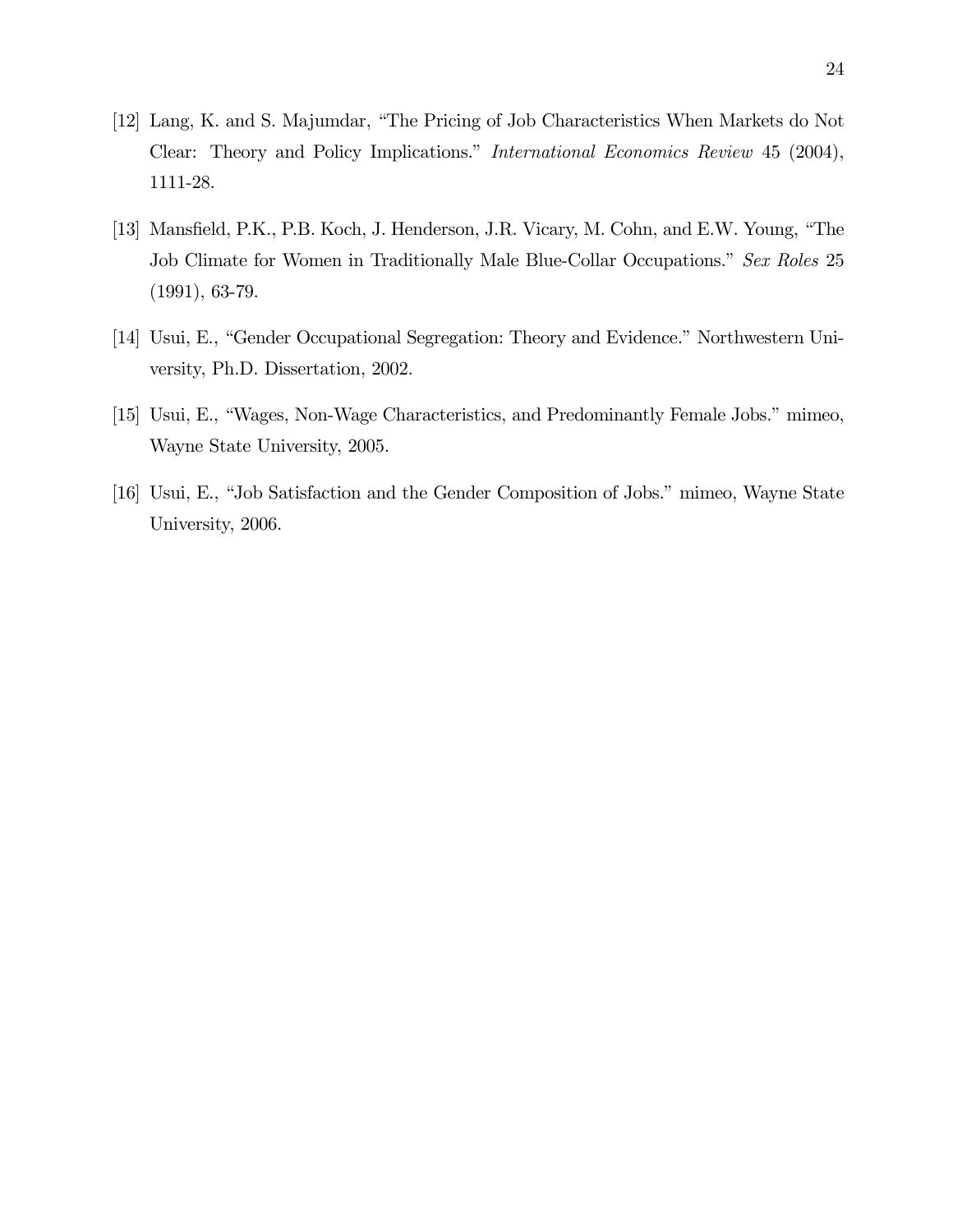### **Table 1Parameter Values Used in the Simulation Exercises**

|                                                    | (1)    | (2)          | (3)       | (4)                       | (5)                          | (6)    | (7)                 | (8)    | (9)    | (10)              | (11)                              | (12)                         |
|----------------------------------------------------|--------|--------------|-----------|---------------------------|------------------------------|--------|---------------------|--------|--------|-------------------|-----------------------------------|------------------------------|
|                                                    | Case 1 | Case 2       | Case 3    |                           | Case 3ER Case 3EE:           | Case 4 | Case 4ER:           | Case 5 |        | Case 5ER Case 5EE | Case 6                            | Case 7                       |
|                                                    |        |              | w/o disc. |                           | Employer Employee: w/o disc. |        | Employer: w/o disc. |        |        |                   | <b>Employer Employee Employee</b> | <b>Employee</b>              |
|                                                    |        |              |           | disc.                     | disc.                        |        | disc.               |        | disc.  | disc.             | disc.                             | disc.                        |
| Preference parameter                               |        |              |           |                           |                              |        |                     |        |        |                   |                                   |                              |
| $\xi^m$ for men                                    | 3800   | 3800         | 3000      | 3000                      | 3000                         | 3000   | 3000                | 250    | 250    | 250               | 3000                              | 250                          |
| $\mathbf{z}^t$<br>for women                        | 3800   | 3800         | 22500     | 22500                     | 22500                        | 24000  | 24000               | 8000   | 8000   | 8000              | 22500                             | 8000                         |
| Arrival rate of jobs                               |        |              |           |                           |                              |        |                     |        |        |                   |                                   |                              |
| $\kappa$ for men                                   | 3      | 3            | 3         | $\ensuremath{\mathsf{3}}$ | 3                            | 3      | 3                   | 3      | 3      | $\mathsf 3$       | $\mathfrak{S}$                    | 3                            |
| $\kappa$ for women                                 | 3      | $\mathbf{1}$ | 3         | $\mathfrak{S}$            | $\overline{3}$               | 3      | 3                   | 3      | 3      | 3                 | 3                                 | 3                            |
| Discrimination coefficient                         |        |              |           |                           |                              |        |                     |        |        |                   |                                   |                              |
| $d^{ER} =$                                         |        |              |           | 1.1j                      |                              |        | .75 j               |        | .5j    |                   |                                   |                              |
| $d^{EE} =$                                         |        |              |           |                           | .7j                          |        |                     |        |        | 5j                | 100 $(\theta - \frac{1}{2})$      | 900 $(\theta - \frac{1}{2})$ |
| Production parameters                              |        |              |           |                           |                              |        |                     |        |        |                   |                                   |                              |
|                                                    | 0.05   | 0.05         | 0.05      | 0.05                      | 0.05                         | 0.05   | 0.05                | 0.4    | 0.4    | 0.4               | 0.05                              | 0.4                          |
| $\frac{a}{a}$                                      | 0.3    | 0.3          | 0.3       | 0.3                       | 0.3                          | 0.3    | 0.3                 | 0.5    | 0.5    | 0.5               | 0.3                               | 0.5                          |
|                                                    | 600    | 600          | 600       | 600                       | 600                          | 600    | 600                 | 550    | 550    | 550               | 600                               | 550                          |
| $rac{c}{c}$                                        | 1100   | 1100         | 1100      | 1100                      | 1100                         | 1110   | 1110                | 1000   | 1000   | 1000              | 1100                              | 1000                         |
| α                                                  | 2.8    | 2.8          | 2.8       | 2.8                       | 2.8                          | 2.15   | 2.15                | 2.5    | 2.5    | 2.5               | 2.8                               | 2.5                          |
| β                                                  | 3000   | 3000         | 3000      | 3000                      | 3000                         | 3000   | 3000                | 3000   | 3000   | 3000              | 3000                              | 3000                         |
| Infimum of the utility flow<br>of being unemployed |        |              |           |                           |                              |        |                     |        |        |                   |                                   |                              |
| $b^m$ for men                                      | 150    | 150          | 150       | 150                       | 150                          | 150    | 150                 | 100    | 100    | 100               | 150                               | 100                          |
| $b^f$<br>for women                                 | 150    | 150          | $-500$    | $-500$                    | $-500$                       | $-500$ | $-500$              | $-900$ | $-900$ | $-900$            | $-500$                            | $-900$                       |

Notes: The utility of the job is v  $^g$  = S -  $\xi^g/(T$ -H) where S is salary, H is hours of work,  $g$  =  $m$  for men and  $g$  =  $f$  for women, and  $\mathcal{T}$  = 70 is the time endowment. (The measure of men and women in the labor market is  $n^m = n^f = \frac{1}{2}$ .)  $\kappa$  is the arrival rate of the job offer relative to the job separation rate,  $d_j^{ER}$  (0 ≤ j ≤ 100) is the employer's disamenity value to employing women,  $d_j^{EE}$  ( $0 \le j \le 100$ ) is the women's disamenity value to working in jobs,  $\theta$  is the fraction of men on jobs, a and c are the parameters related to job productivity (refer to Equation (2) in the text for the functional form), and *α* and *β* are the parameters for the Pareto distribution of productivity across jobs.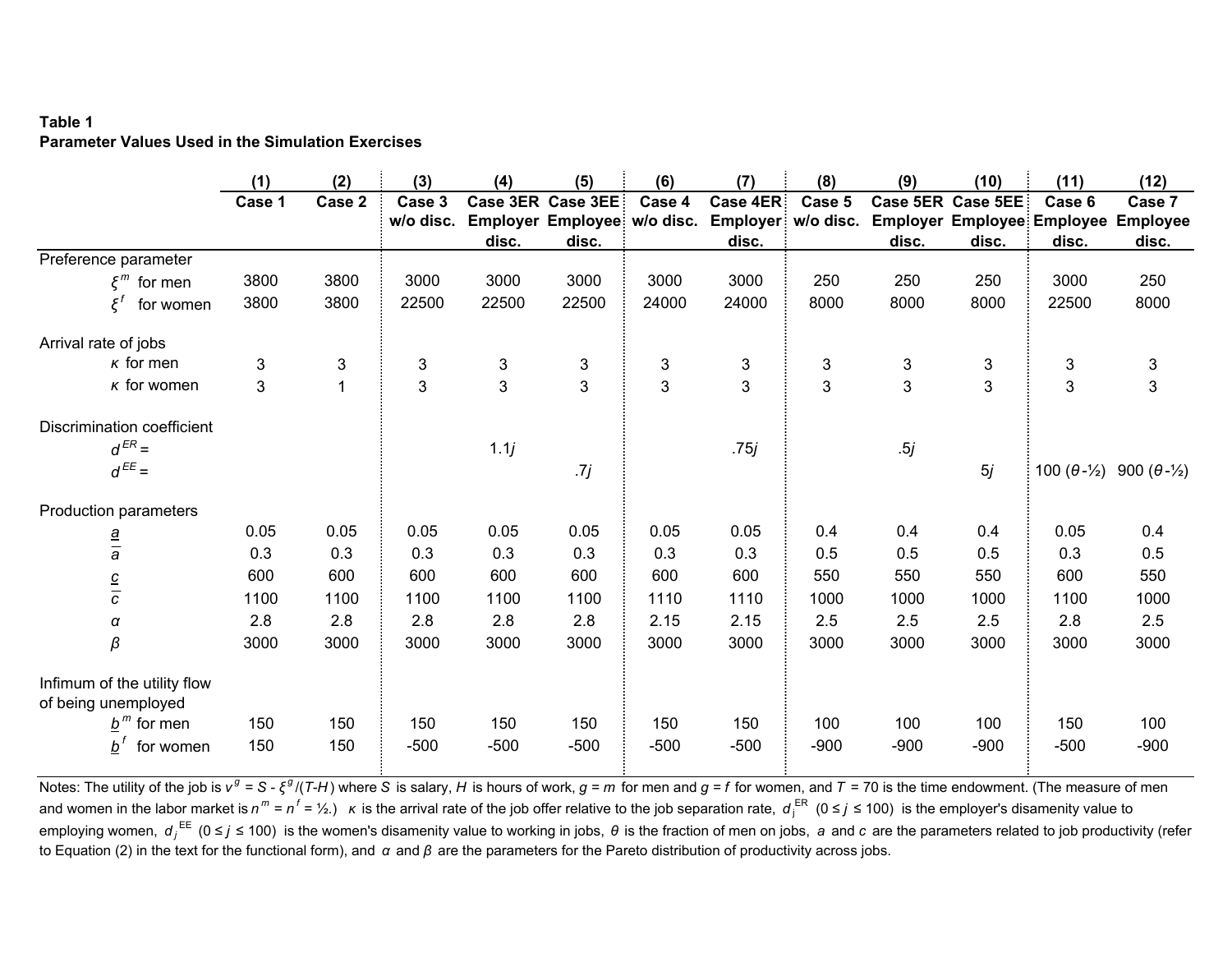### **Table 2Summary of Results in the Simulation Exercises**

|                            |        | (1)    | (2)    | (3)        | (4)             | (5)             | (6)       | (7)              | (8)       | (9)             | (10)            |
|----------------------------|--------|--------|--------|------------|-----------------|-----------------|-----------|------------------|-----------|-----------------|-----------------|
|                            |        | Case 1 | Case 2 | Case 3     | Case 3ER        | Case 3EE        | Case 4    | Case 4ER:        | Case 5    | Case 5ER        | <b>Case 5EE</b> |
|                            |        |        |        | w/o disc.  | <b>Employer</b> | <b>Employee</b> | w/o disc. | <b>Employer:</b> | w/o disc. | <b>Employer</b> | <b>Employee</b> |
|                            |        |        |        |            | disc.           | disc.           |           | disc.            |           | disc.           | disc.           |
|                            | Job(j) |        |        | (Figure 1) | (Figure 2)      |                 |           | (Figure 3)       |           |                 |                 |
| Utility for men, $v^m$     |        | 414.6  | 410.8  | 363.0      | 363.0           | 363.0           | 355.1     | 355.1            | 398.9     | 398.9           | 350.0           |
|                            | М      | 549.2  | 538.8  | 579.2      | 578.9           | 579.2           | 582.9     | 585.8            | 593.4     | 604.5           | 659.1           |
|                            | Η      | 689.5  | 669.0  | 729.4      | 728.0           | 730.3           | 772.5     | 773.3            | 769.6     | 767.4           | 849.2           |
| Utility for women, $v^f$   | L      | 414.6  | 410.8  | 40.80      | 40.80           | 40.80           | 15.54     | 15.54            | $-49.73$  | $-49.73$        | $-11.66$        |
|                            | M      | 549.2  | 538.8  | $-260.6$   | $-389.2$        | $-295.2$        | $-277.7$  | $-390.0$         | 127.0     | 81.85           | $-370.0$        |
|                            | Η      | 689.5  | 669.0  | $-374.5$   | $-413.0$        | $-418.4$        | $-406.2$  | $-461.4$         | 286.4     | 230.1           | $-730.6$        |
| Salary, S                  |        | 527.6  | 523.8  | 412.5      | 412.5           | 412.5           | 403.6     | 403.6            | 413.3     | 413.3           | 361.7           |
|                            | М      | 720.4  | 710.0  | 708.4      | 727.8           | 708.4           | 705.8     | 725.2            | 608.5     | 621.4           | 684.4           |
|                            | Η      | 894.8  | 874.4  | 899.2      | 903.6           | 896.3           | 940.9     | 949.7            | 785.2     | 784.7           | 884.0           |
| Hours of work, H           | L      | 36.38  | 36.38  | 9.476      | 9.476           | 9.476           | 8.158     | 8.158            | 52.72     | 52.72           | 48.57           |
|                            | M      | 47.80  | 47.80  | 46.78      | 49.86           | 46.78           | 45.60     | 48.48            | 53.38     | 55.17           | 60.09           |
|                            | H      | 51.50  | 51.50  | 52.34      | 52.91           | 51.92           | 52.18     | 52.99            | 53.96     | 55.58           | 62.82           |
| Fraction of men on a       | L      | 0.500  | 0.434  | 0.062      | 0.062           | 0.062           | 0.062     | 0.062            | 0.500     | 0.500           | 0.062           |
| job, $\theta$              | М      | 0.500  | 0.649  | 0.850      | 0.850           | 0.850           | 0.815     | 0.815            | 0.500     | 0.500           | 0.835           |
|                            | H      | 0.500  | 0.750  | 0.941      | 0.942           | 0.942           | 0.941     | 0.966            | 0.500     | 0.500           | 0.941           |
| Profit,                    | L      | 3.168  | 4.524  | 6.869      | 6.869           | 6.869           | 8.235     | 8.235            | 3.429     | 3.429           | 7.449           |
| $(\rho(H) - S)(I^m + I^f)$ | M      | 57.13  | 55.14  | 36.83      | 39.87           | 36.83           | 30.76     | 33.31            | 51.24     | 67.03           | 33.78           |
|                            | H      | 307.4  | 245.9  | 170.8      | 173.3           | 168.2           | 117.7     | 114.2            | 258.7     | 333.7           | 143.8           |
| Profit per worker,         |        | 15.88  | 19.67  | 4.294      | 4.294           | 4.294           | 5.151     | 5.151            | 17.27     | 17.27           | 4.658           |
| $\rho(H)$ - S              | М      | 41.44  | 51.92  | 45.39      | 49.15           | 45.39           | 43.15     | 46.74            | 40.14     | 52.51           | 44.19           |
|                            | H      | 102.5  | 123.0  | 107.2      | 108.8           | 105.7           | 73.89     | 73.56            | 86.22     | 111.2           | 90.21           |
| Employment size for        | L      | 0.100  | 0.100  | 0.100      | 0.100           | 0.100           | 0.099     | 0.099            | 0.099     | 0.099           | 0.099           |
| men, $I^m$                 | M      | 0.689  | 0.689  | 0.689      | 0.689           | 0.689           | 0.581     | 0.581            | 0.638     | 0.638           | 0.638           |
|                            | H      | 1.500  | 1.500  | 1.500      | 1.500           | 1.500           | 1.500     | 1.500            | 1.500     | 1.500           | 1.500           |
| Employment size for        | L      | 0.100  | 0.130  | 1.500      | 1.500           | 1.500           | 1.500     | 1.500            | 0.099     | 0.099           | 1.500           |
| women, $I^{\dagger}$       | М      | 0.689  | 0.373  | 0.122      | 0.122           | 0.122           | 0.132     | 0.132            | 0.638     | 0.638           | 0.126           |
|                            | H      | 1.500  | 0.500  | 0.094      | 0.092           | 0.092           | 0.093     | 0.053            | 1.500     | 1.500           | 0.094           |

Notes: The table displays outcomes (in the row headings) for the least productive job (labeled as "*L* "), the mid-productive job (labeled as "*M* "), and the most productive jobs (labeled as "*H* "). Refer to Table 1 for the parameter values used in the simulation.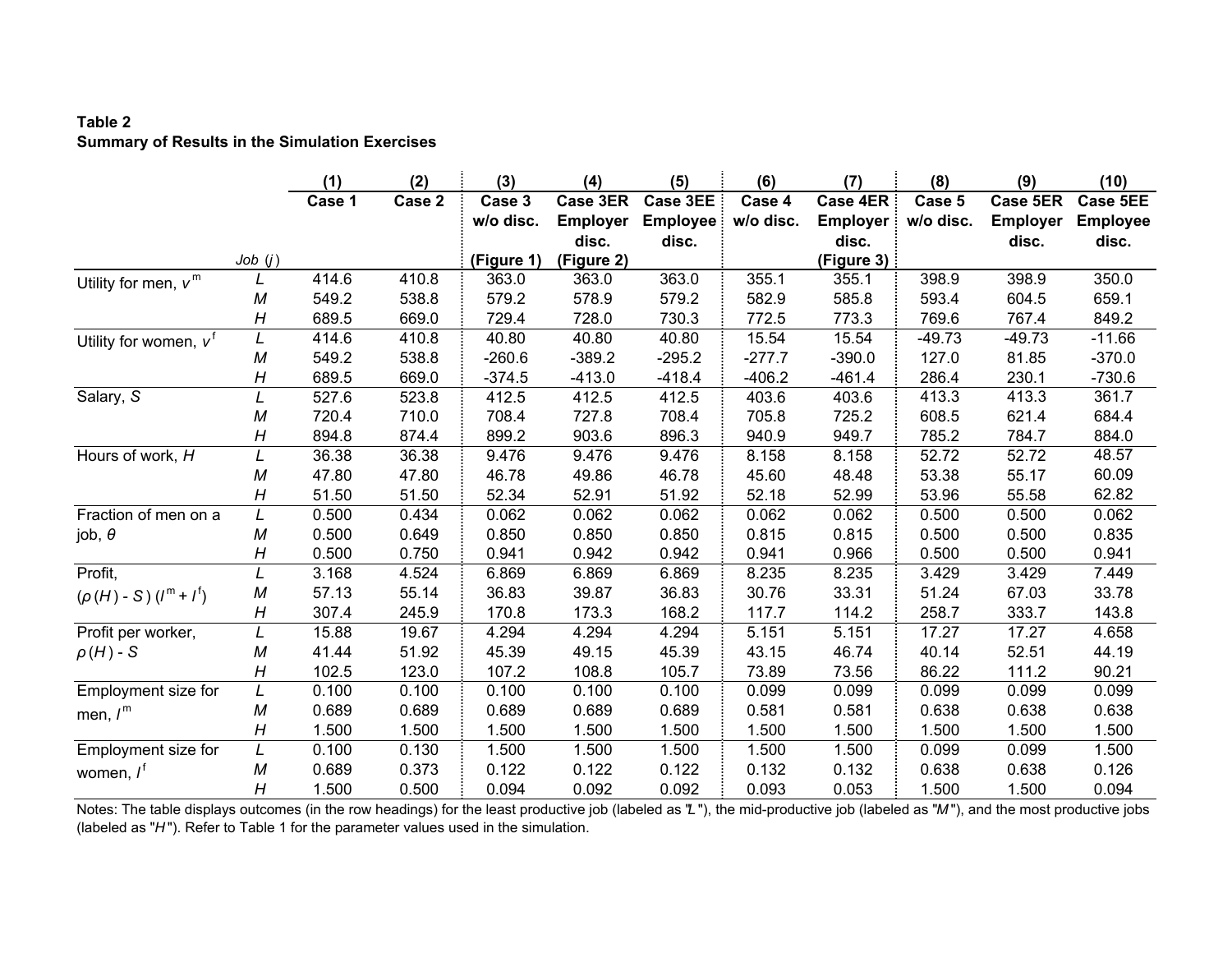### *Table 2 (continued)*

|                                  |        | (11)            | (12)            | (13)            |
|----------------------------------|--------|-----------------|-----------------|-----------------|
|                                  |        | Case 6          | Case 7          | Case 7          |
|                                  |        | <b>Employee</b> | <b>Employee</b> | <b>Employee</b> |
|                                  |        | disc.           | disc.           | disc.           |
|                                  | Job(j) |                 | Part 1          | Part 2          |
| Utility for men, $v^m$           | L      | 363.0           | 398.9           | 350.0           |
|                                  | М      | 579.2           | 593.4           | 659.1           |
|                                  | Η      | 729.8           | 769.6           | 849.2           |
| Utility for women, $v^{\dagger}$ | L      | 84.56           | $-49.73$        | 382.5           |
|                                  | M      | $-295.5$        | 127.0           | $-424.0$        |
|                                  | Η      | $-407.5$        | 286.4           | $-627.5$        |
| Salary, S                        | L      | 412.5           | 413.3           | 361.7           |
|                                  | M      | 708.4           | 608.5           | 684.4           |
|                                  | Н      | 898.0           | 785.2           | 884.0           |
| Hours of work, H                 | L      | 9.476           | 52.72           | 48.57           |
|                                  | M      | 46.78           | 53.38           | 60.09           |
|                                  | Η      | 52.16           | 53.96           | 62.82           |
| Fraction of men in a             | L      | 0.062           | 0.500           | 0.062           |
| job, $\theta$                    | M      | 0.850           | 0.500           | 0.835           |
|                                  | Н      | 0.942           | 0.500           | 0.941           |
| Profit,                          | L      | 6.869           | 3.429           | 7.449           |
| $(\rho(H)-S)(I^m+I^f)$           | М      | 36.83           | 51.24           | 33.78           |
|                                  | Н      | 169.7           | 258.7           | 143.8           |
| Profit per worker,               | L      | 4.294           | 17.27           | 4.658           |
| $\rho(H)$ - S                    | M      | 45.39           | 40.14           | 44.19           |
|                                  | Н      | 106.6           | 86.22           | 90.21           |
| Employment size for              | L      | 0.100           | 0.099           | 0.099           |
| men, $I^m$                       | M      | 0.689           | 0.638           | 0.638           |
|                                  | Н      | 1.500           | 1.500           | 1.500           |
| Employment size for              | L      | 1.500           | 0.099           | 1.500           |
| women, l <sup>f</sup>            | M      | 0.122           | 0.638           | 0.126           |
|                                  | Н      | 0.093           | 1.500           | 0.094           |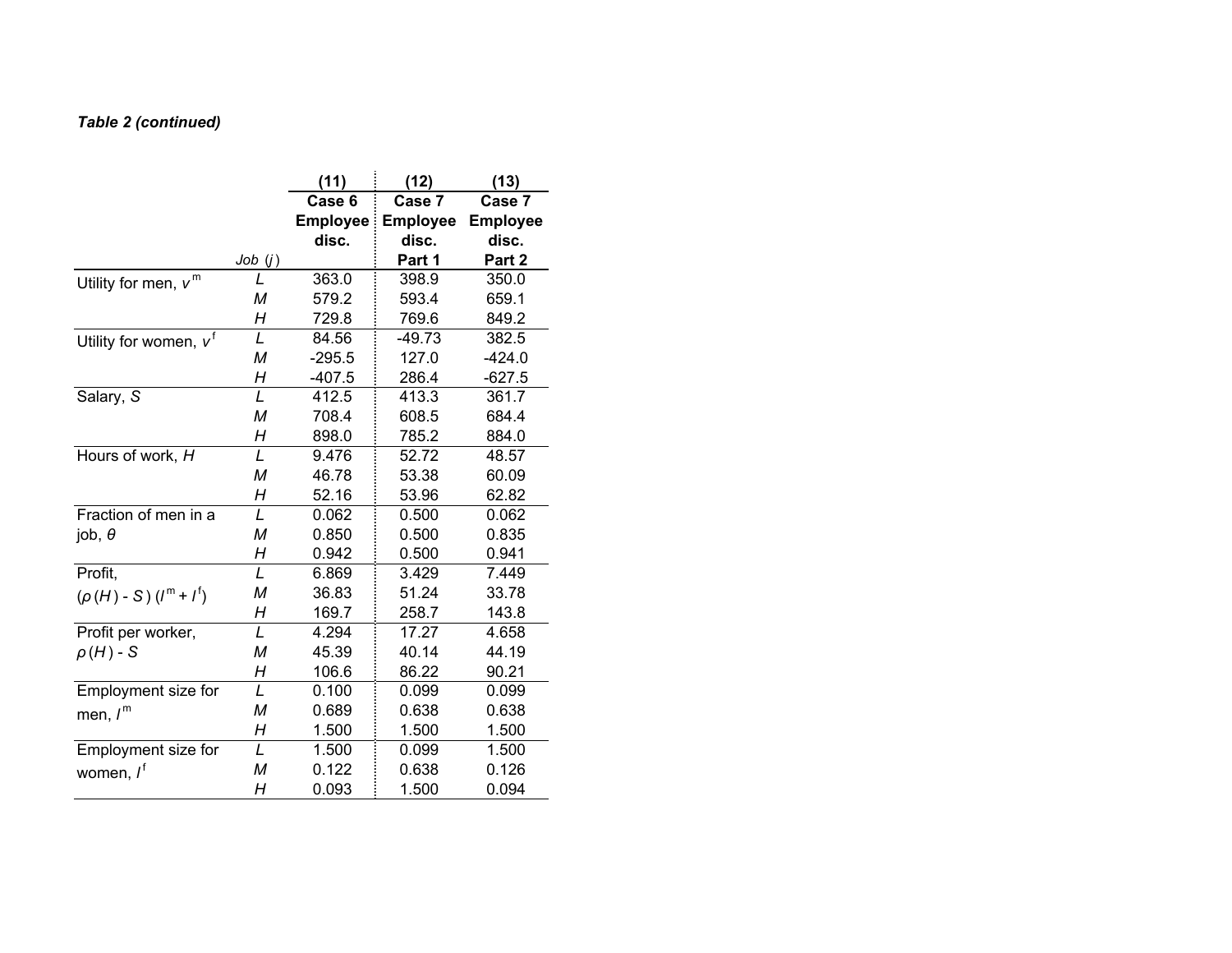### **Figure 1 Case 3: Marginal disutility of an additional hour is higher for women than men**

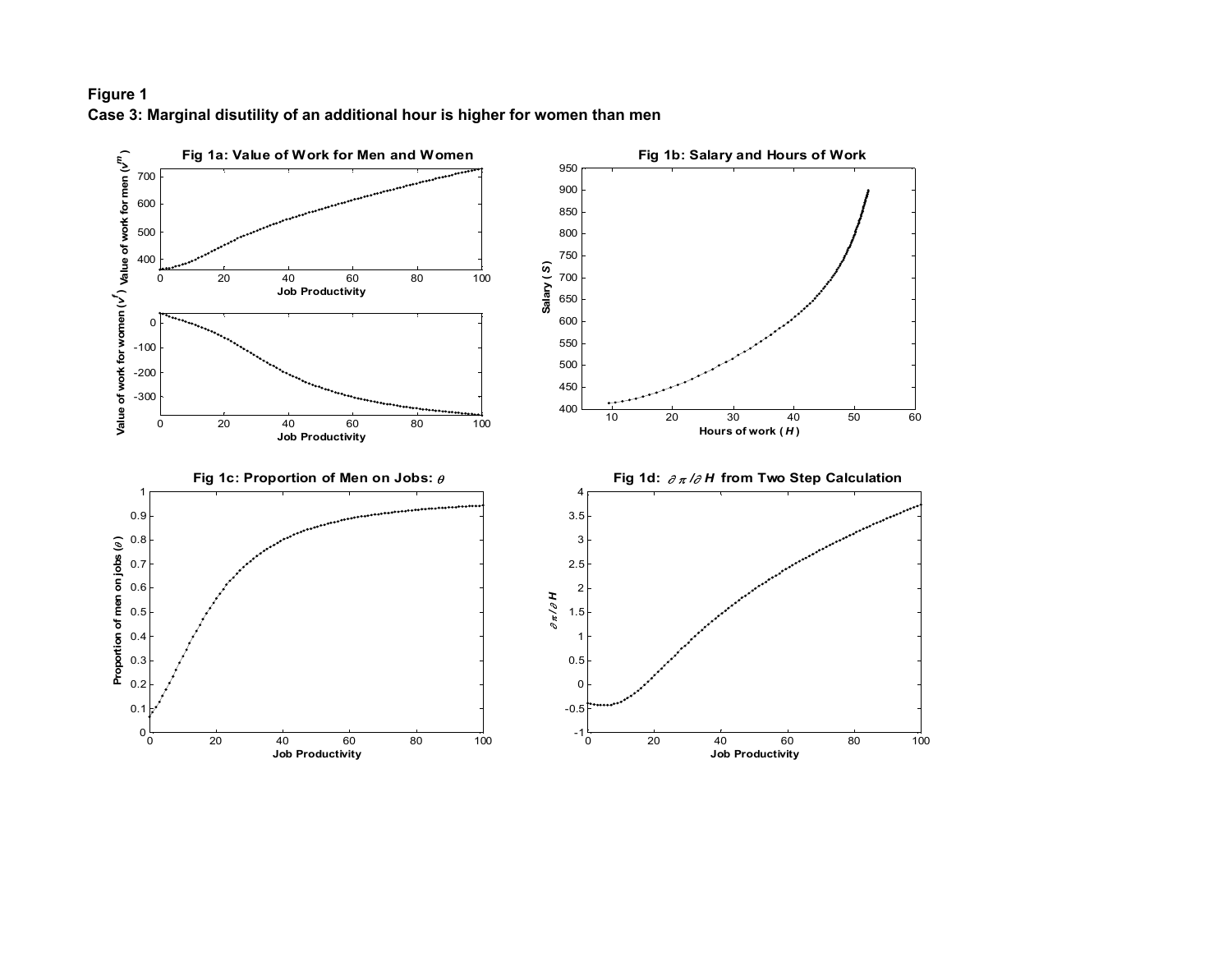#### **Figure 2**

 **Job Productivity**

**Case 3ER: Employer discrimination. Comparison between the case with discrimination and the case without discrimination.**



 **Job Productivity**

 **Job Productivity**